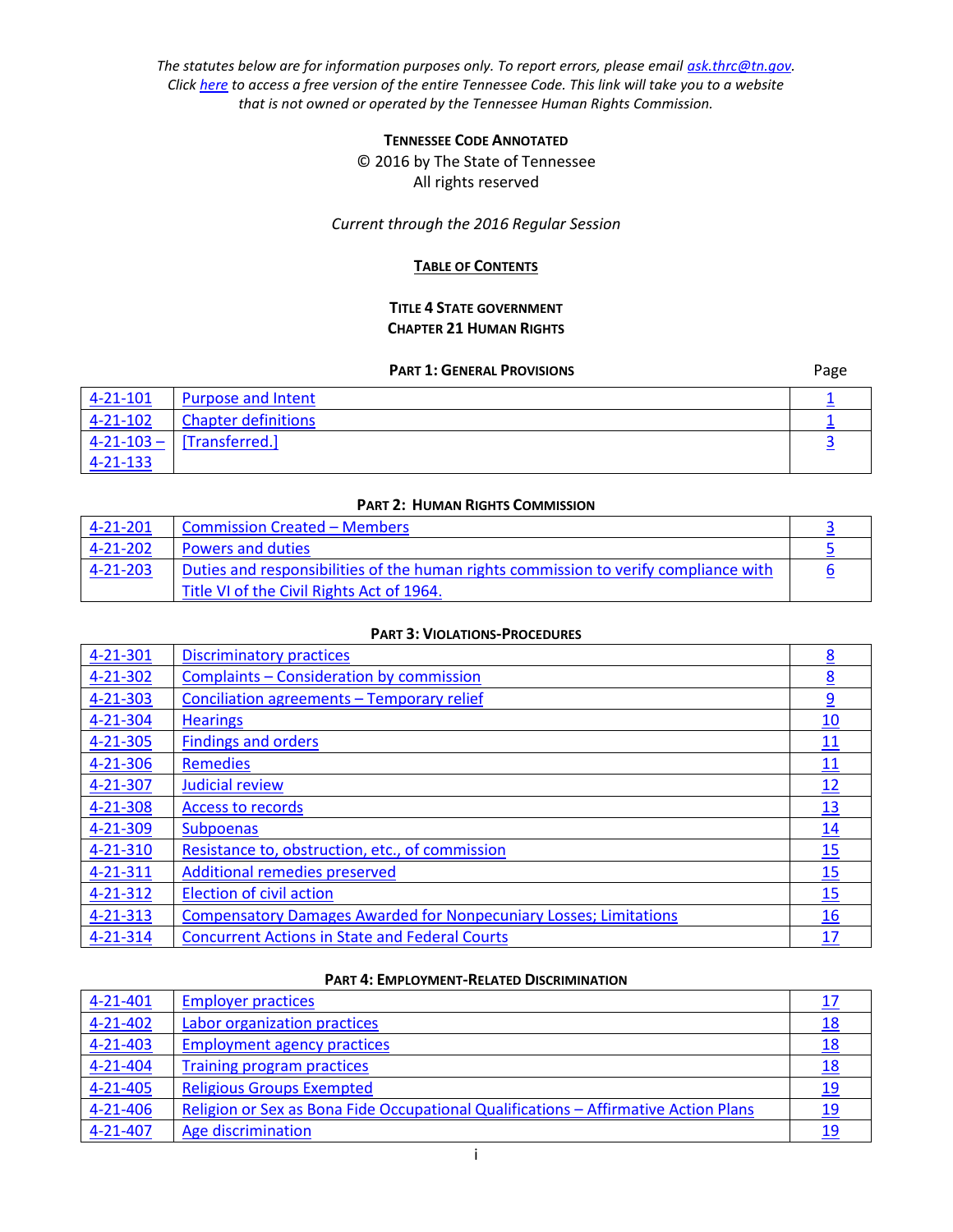|  |  | 4-21-408 Leave for adoption, pregnancy, childbirth and nursing an infant |  |
|--|--|--------------------------------------------------------------------------|--|
|--|--|--------------------------------------------------------------------------|--|

#### **PART 5: DISCRIMINATION IN PUBLIC ACCOMMODATIONS**

| 4-21-501 | Discrimination prohibited                      |  |
|----------|------------------------------------------------|--|
| 4-21-502 | Advertisement indicating discriminatory policy |  |
| 4-21-503 | Segregation on Basis of Sex                    |  |

#### **PART 6: DISCRIMINATION IN HOUSING AND FINANCING**

| $4 - 21 - 601$ | Discriminatory housing practices generally                |  |
|----------------|-----------------------------------------------------------|--|
| $4 - 21 - 602$ | <b>Exemption from housing provisions</b>                  |  |
| 4-21-603       | <b>Blockbusting</b>                                       |  |
| $4 - 21 - 604$ | Restrictive covenants and conditions                      |  |
| $4 - 21 - 605$ | Agency no defense in proceeding against realtor           |  |
| $4 - 21 - 606$ | Residential real estate-related transactions              |  |
| $4 - 21 - 607$ | Violations by realtors - notice to real estate commission |  |

## **PART 7: MALICIOUS HARASSMENT**

| $4-21-701$ Creation of civil action – Damages |  |
|-----------------------------------------------|--|
| 4-21-702 Alternative remedies preserved       |  |

## **PART 8: CIVIL RIGHTS ACT OF 1990**

| 4-21-801 | Short title                                                                         | 28 |
|----------|-------------------------------------------------------------------------------------|----|
| 4-21-802 | State activities and expenditures prohibited                                        | 28 |
| 4-21-803 | Commercial agreements with the state - Prohibition - Required statement             | 29 |
| 4-21-804 | Higher education adjunct organizations- Provision of discriminatory club membership | 29 |
|          | prohibited                                                                          |    |
| 4-21-805 | Enforcement                                                                         | 29 |
| 4-21-806 | <b>Exemption-Religious organizations</b>                                            | 30 |

#### **PART 9: TITLE VI IMPLEMENTATION PLANS**

| $4 - 21 - 901$ | Development of plan-Annual reports           | 30 |
|----------------|----------------------------------------------|----|
| 4-21-902       | <b>Federal funding</b>                       |    |
| 4-21-903       | [Obsolete.]                                  |    |
| $4 - 21 - 904$ | Discrimination by funded programs prohibited |    |
| $-4-21-905$    | Filing a complaint                           |    |

### **PART 10: STRATEGIC LAWSUITS AGAINST POLITICAL PARTICIPATION**

| $4-21-1001$ Short title |                                                         |  |
|-------------------------|---------------------------------------------------------|--|
| 4-21-1002               | Legislative intent and findings                         |  |
| 4-21-1003               | Immunity from SLAPP suits- Exceptions - Costs           |  |
| 4-21-1004               | Intervention by agency or attorney general and reporter |  |

# **TITLE 8 PUBLIC OFFICERS AND EMPLOYEES CHAPTER 50 MISCELLANEOUS PROVISIONS**

## **PART 1: GENERAL PROVISIONS**

| 8-50-103   Employment of the Disabled - Discrimination prohibited - Penalty -Complaint |  |
|----------------------------------------------------------------------------------------|--|
| 8-50-104 Employment of the Disabled - Assistance programs - Studies                    |  |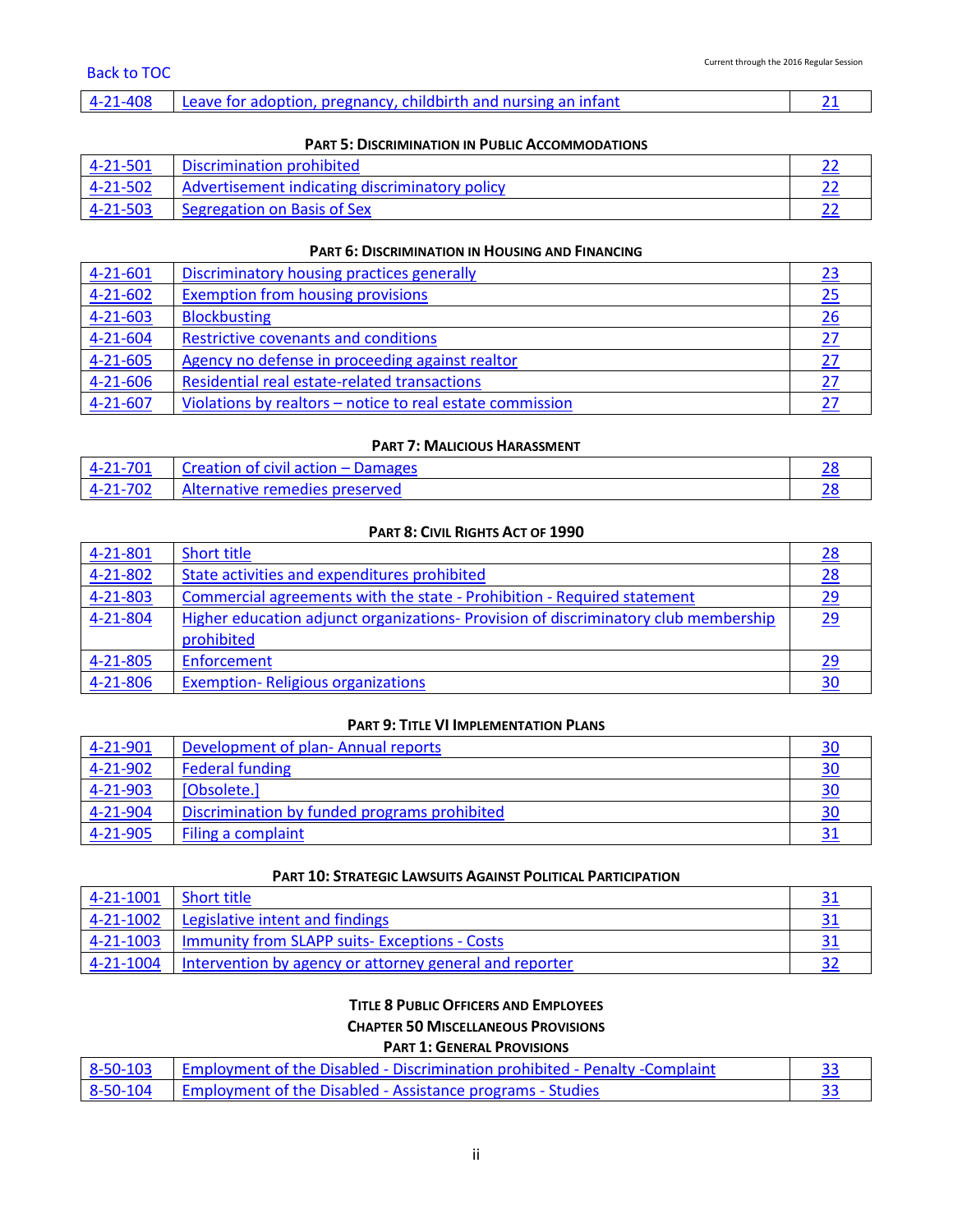# **PART 1 GENERAL PROVISIONS**

## <span id="page-2-0"></span>**4-21-101. Purpose and Intent.**

**(a)** It is the purpose and intent of the general assembly by this chapter to:

**(1)** Provide for execution within Tennessee of the policies embodied in the federal Civil Rights Acts of 1964, 1968 and 1972, the Pregnancy Amendment of 1978, codified in 42 U.S.C. § 2000e(k), and the Age Discrimination in Employment Act of 1967, compiled in 29 U.S.C. § 621 et seq.;

**(2)** Assure that Tennessee has appropriate legislation prohibiting discrimination in employment, public accommodations and housing sufficient to justify the deferral of cases by the federal equal employment opportunity commission, the department of housing and urban development, the secretary of labor and the department of justice under those statutes;

**(3)** Safeguard all individuals within the state from discrimination because of race, creed, color, religion, sex, age or national origin in connection with employment and public accommodations, and because of race, color, creed, religion, sex or national origin in connection with housing;

**(4)** Protect their interest in personal dignity and freedom from humiliation;

**(5)** Make available to the state their full productive capacity in employment;

**(6)** Secure the state against domestic strife and unrest that would menace its democratic institutions;

**(7)** Preserve the public safety, health and general welfare; and

**(8)** Further the interest, rights, opportunities and privileges of individuals within the state.

**(b)** The prohibitions in this chapter against discrimination because of age in connection with employment and public accommodations shall be limited to individuals who are at least forty (40) years of age.

**HISTORY:** Acts 1978, ch. 748, § 2; T.C.A., § 4-2101; Acts 1980, ch. 732, §§ 1-4; 1984, ch. 1007, § 1; 1986, ch. 807, § 1; 1988, ch. 714, § 6.

# <span id="page-2-1"></span>**4-21-102. Chapter definitions.**

**(1)** "Commission" means the Tennessee human rights commission;

**(2)** "Commissioner" means a member of the commission;

**(3) (A)** "Disability" means, with respect to a person:

 **(i)** A physical or mental impairment that substantially limits one (1) or more of such person's major life activities;

**(ii)** A record of having such an impairment; or

**(iii)** Being regarded as having such an impairment;

 **(B)** "Disability" does not include current, illegal use of, or addiction to, a controlled substance or controlled substance analogue;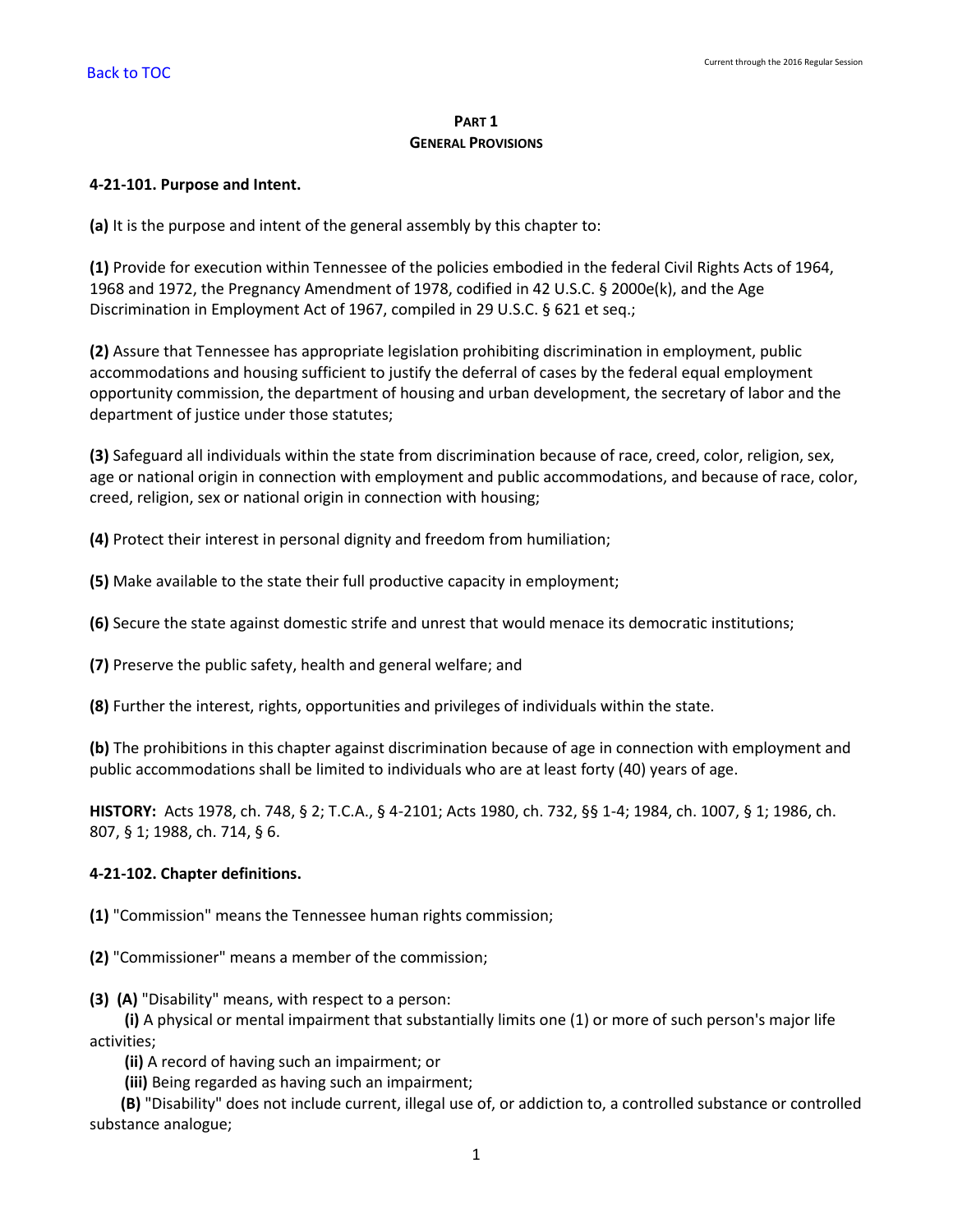**(4)** "Discriminatory practices" means any direct or indirect act or practice of exclusion, distinction, restriction, segregation, limitation, refusal, denial, or any other act or practice of differentiation or preference in the treatment of a person or persons because of race, creed, color, religion, sex, age or national origin;

**(5)** "Employer" means the state, or any political or civil subdivision thereof, and persons employing eight (8) or more persons within the state, or any person acting as an agent of an employer, directly or indirectly;

**(6)** "Employment agency" means any person or agency, public or private, regularly undertaking, with or without compensation, to procure employees for an employer or to procure for employees opportunities to work for an employer;

**(7)** "Familial status" means one (1) or more individuals, who have not attained eighteen (18) years of age, being domiciled with:

**(A)** A parent or another person having legal custody of such individual or individuals; or

 **(B)** The designee of such parent or other person having such custody, with the written permission of such parent or other person. The protections against discrimination on the basis of familial status shall apply to any person who is pregnant or who is in the process of securing legal custody of any person who has not attained eighteen (18) years of age;

**(8)** "Family" includes a single individual;

**(9)** "Financial institution" means a bank, banking organization, mortgage company, insurance company or other lender to whom application is made for financial assistance for the purchase, lease, acquisition, construction, rehabilitation, repair, maintenance or improvements of real property, or an individual employed by or acting on behalf of any of these;

**(10)** "Hearing examiner" is one (1) or more persons or commissioners, designated by the commission to conduct a hearing. The commission has the sole power to determine qualifications of the hearing examiner;

**(11)** "Housing accommodation" includes improved and unimproved property and means a building, structure, lot or part thereof that is used or occupied, or is intended, arranged or designed to be used or occupied, as the home or residence of one (1) or more individuals;

**(12)** "Labor organization" includes any organization that exists for the purpose, in whole or in part, of collective bargaining or of dealing with employers concerning grievances, terms or conditions of employment, or for other mutual aid or protection in relation to employment or any agent acting for organizations;

**(13)** "National origin" includes the national origin of an ancestor;

**(14)** "Person" includes one (1) or more individuals, governments, governmental agencies, public authorities, labor organizations, corporations, legal representatives, partnerships, associations, trustees, trustees in bankruptcy, receivers, mutual companies, joint stock companies, trusts, unincorporated organizations or other organized groups of persons;

**(15)** "Places of public accommodation, resort or amusement" includes any place, store or other establishment, either licensed or unlicensed, that supplies goods or services to the general public or that solicits or accepts the patronage or trade of the general public, or that is supported directly or indirectly by government funds, except that: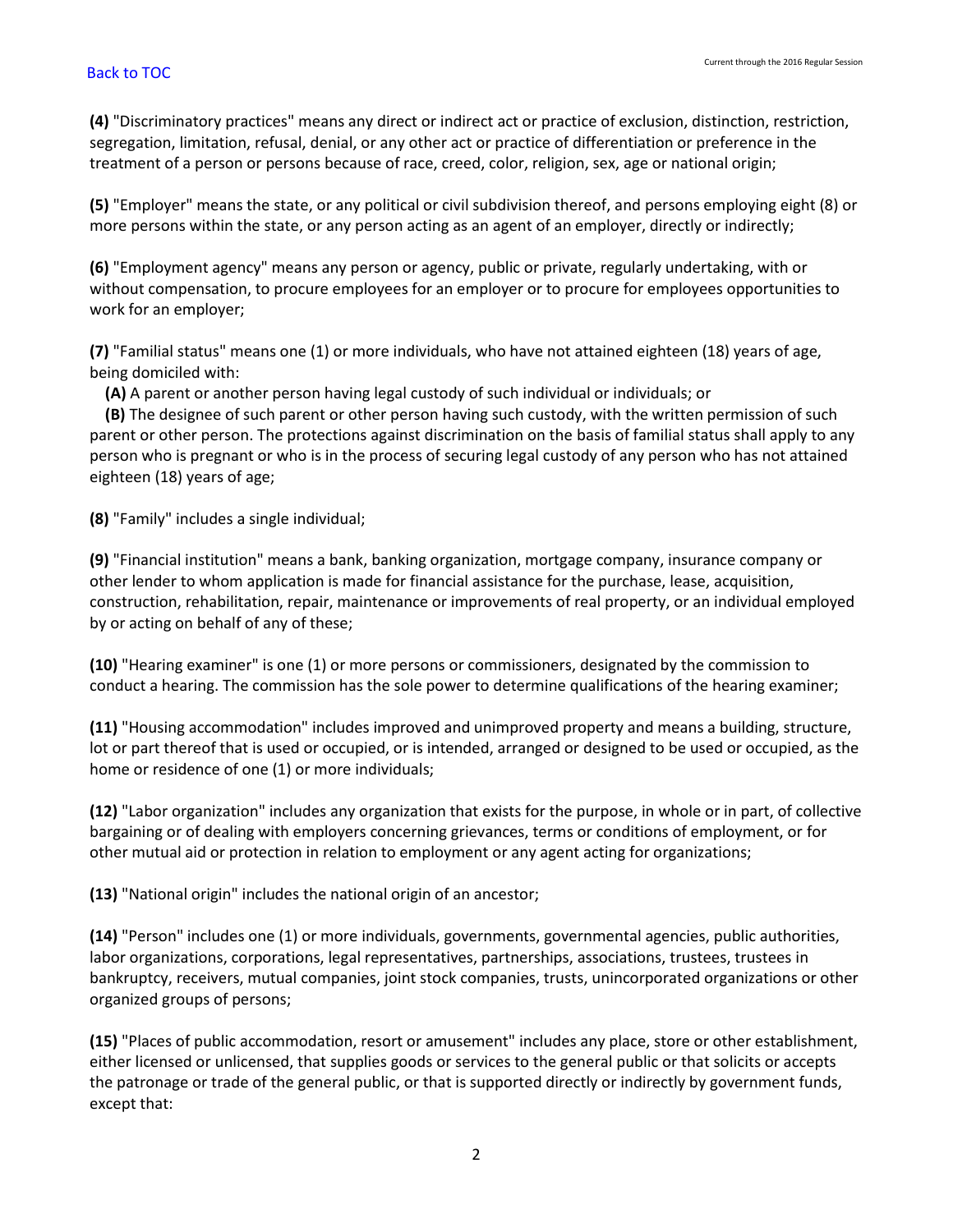**(A)** A bona fide private club is not a place of public accommodation, resort or amusement if its policies are determined solely by its members; and

**(B)** Its facilities or services are available only to its members and their bona fide guests;

**(16)** "Real estate broker" or "real estate salesperson" means an individual, whether licensed or not, who, on behalf of others, for a fee, commission, salary, or other valuable consideration, or who with the intention or expectation of receiving or collecting the same, lists, sells, purchases, exchanges, rents or leases real estate, or the improvements thereon, including options, or who negotiates or attempts to negotiate on behalf of others such activity; or who advertises or holds such individual out as engaged in such activities; or who negotiates or attempts to negotiate on behalf of others a loan secured by mortgage or other encumbrance upon a transfer of real estate, or who is engaged in the business of charging an advance fee or contracting for collection of a fee in connection with a contract whereby such individual undertakes to promote the sale, purchase, exchange, rental, or lease of real estate through its listing in a publication issued primarily for such purpose; or an individual employed by or acting on behalf of any of these;

**(17)** "Real estate operator" means any individual or combination of individuals, labor unions, joint apprenticeship committees, partnerships, associations, corporations, legal representatives, mutual companies, joint-stock companies, trusts, unincorporated organizations, trustees in bankruptcy, receivers or other legal or commercial entities, or the county or any of its agencies, that is engaged in the business of selling, purchasing, exchanging, renting or leasing real estate, or the improvements thereon, including options, or that derives income, in whole or in part, from the sale, purchase, exchange, rental or lease of real estate; or an individual employed by or acting on behalf of any of these;

**(18)** "Real estate transaction" includes the sale, exchange, rental or lease of real property;

**(19)** "Real property" includes buildings, structures, real estate, lands, tenements, leaseholds, cooperatives, condominiums, and hereditaments, corporeal and incorporeal, or any interest in these; and

**(20)** "Sex" means and refers only to the designation of an individual person as male or female as indicated on the individual's birth certificate.

**HISTORY:** Acts 1978, ch. 748, § 3; T.C.A., § 4-2102; Acts 1980, ch. 732, § 5; 1984, ch. 1007, § 2; 1990, ch. 937, § 1; 1992, ch. 1027, § 1; 2008, ch. 706, § 1; 2011, ch. 278, § 2; 2012, ch. 848, § 2.

# <span id="page-4-0"></span>**4-21-103 – 4-21-133. [Transferred.]**

### **PART 2 HUMAN RIGHTS COMMISSION**

### <span id="page-4-1"></span>**4-21-201. Commission created -- Members.**

- **(a)** There is hereby created the Tennessee human rights commission.
- **(b) (1)** The commission shall consist of nine (9) members to be appointed as follows:
	- **(A)** The speaker of the senate shall appoint two (2) members;
	- **(B)** The speaker of the house of representatives shall appoint two (2) members; and
	- **(C)** The governor shall appoint five (5) members.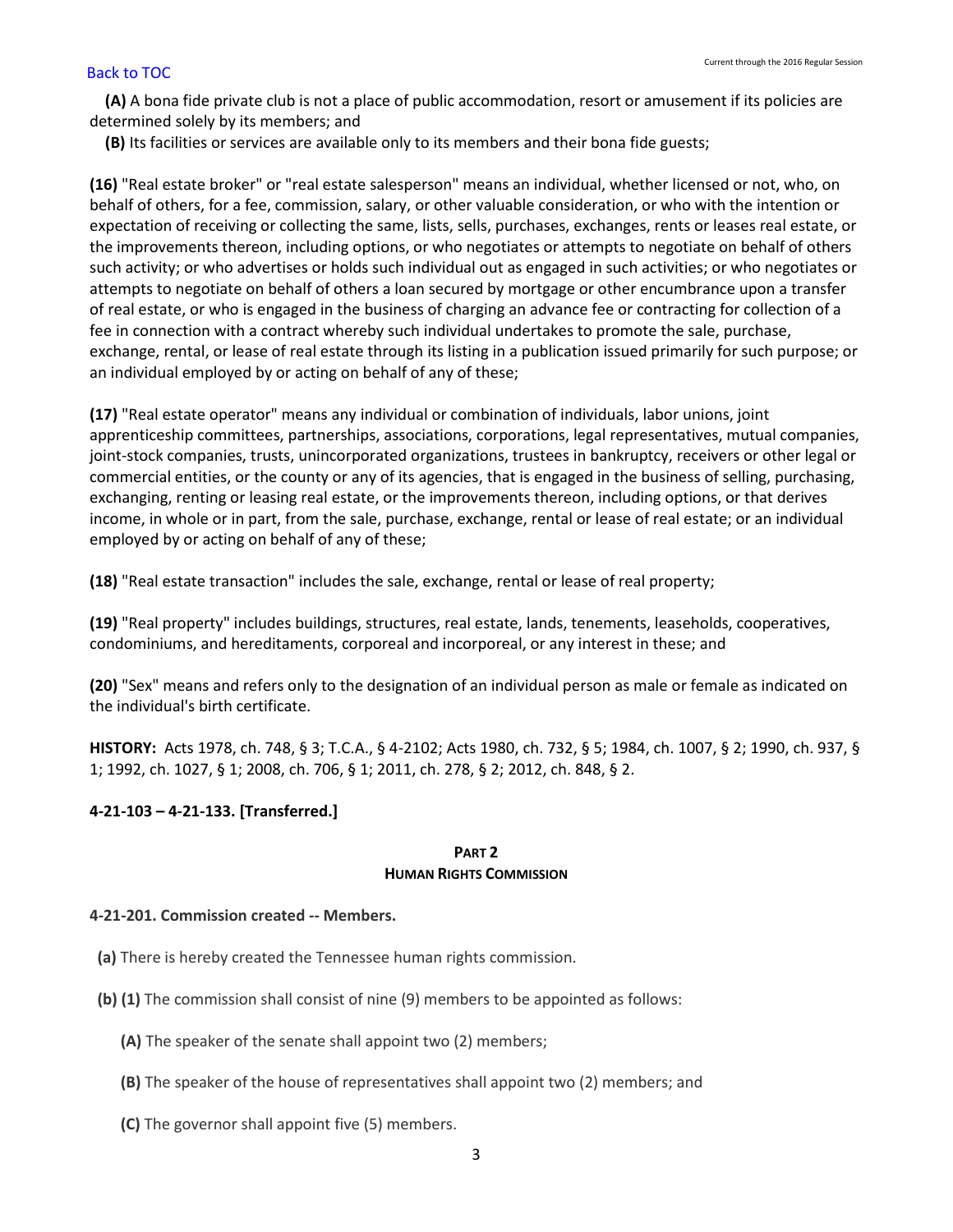**(2)** Three (3) members of the commission shall reside in each grand division of the state.

 **(3)** The appointing authorities shall consult with each other prior to appointing any member to the commission to ensure that appointments are made in accordance with this subsection (b).

**(c) (1)** The entire membership of the commission as comprised on December 31, 2014, shall be vacated on January 1, 2015, and new members shall be appointed in accordance with subsection (b).

 **(2)** In order to stagger the terms of the newly appointed commission members, initial appointments shall be made as follows:

 **(A)** Each of the appointing authorities shall make one (1) initial appointment for a term that shall begin on January 1, 2015, and expire on June 30, 2017;

 **(B)** The governor shall make three (3) initial appointments for a term that shall begin on January 1, 2015, and expire on June 30, 2019; and

 **(C)** Each of the appointing authorities shall make one (1) initial appointment for a term that shall begin on January 1, 2015, and expire on June 30, 2021.

**(d) (1)** Following the expiration of members' initial terms as prescribed in subdivision (c)(2), all appointments to the commission shall be for terms of six (6) years and shall begin on July 1 and terminate on June 30, six (6) years thereafter.

 **(2)** All members shall serve until the expiration of the term to which they were appointed and until their successors are appointed and qualified.

 **(3)** A vacancy occurring other than by expiration of a term shall be filled in the same manner as the original appointment but for the unexpired term only.

 **(4)** Successors shall be appointed from the same grand divisions of the state in which the members they are replacing reside.

 **(5)** Members shall be eligible for reappointment to the commission following the expiration of their terms, but shall serve no more than two (2) consecutive six-year terms.

**(e)** The commission shall designate one (1) of its members to serve as chair for a two-year term. The chair may be reappointed to serve for one (1) additional term. No member may serve as chair for more than two (2) consecutive terms.

**(f)** The members shall be appointed on a nonpartisan basis and shall be broadly representative of employees, proprietors, trade unions, religious groups, human rights' groups and the general public.

**(g)** The members are entitled to reimbursement for expenses incurred in the performance of their duties and to reasonable fees for each day of service as hearing examiners.

**(h)** A commissioner who is absent from more than three (3) regularly scheduled meetings in the course of the commission's fiscal year may be removed from the commission by the respective appointing authority.

**HISTORY:** Acts 1978, ch. 748, §§ 4, 5; T.C.A., § 4-2103; Acts 1983, ch. 64, § 1; T.C.A., § 4-21-103; Acts 2005, ch. 229, § 1; 2014, ch. 988, § 1.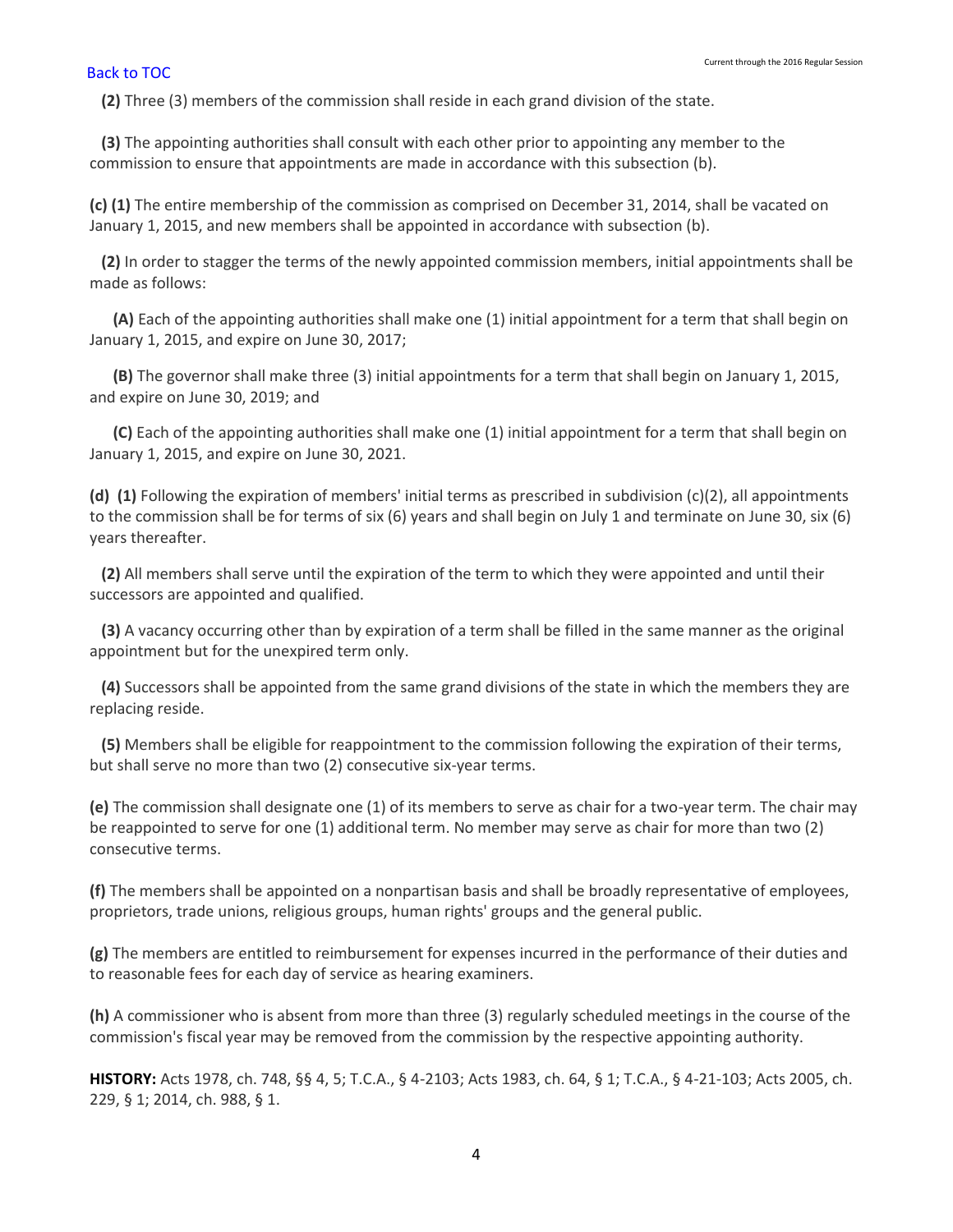#### <span id="page-6-0"></span>**4-21-202. Powers and duties.**

In the enforcement of this chapter, the commission has the power and duty to:

 **(1)** Maintain offices in Shelby County, Davidson County, Knox County and Hamilton County and such other offices within the state as may be deemed necessary;

**(2)** Meet and exercise its powers within the state;

 **(3)** Annually appoint an executive director, fix the director's compensation with the approval of the governor, and delegate any of its functions and duties to the director in the interest of efficient management of the appropriations and resources of the agency;

 **(4)** Promote the creation of local commissions on human rights, to cooperate with state, local and other agencies, both public and private, and individuals, and to obtain upon request and utilize the services of all governmental departments and agencies;

 **(5)** Enter into cooperative working agreements with local commissions that have enforceable ordinances, orders, or resolutions and professional staff;

 **(6)** Cooperate with the federal equal employment opportunity commission created under § 705 of the Civil Rights Act of 1964, codified in 42 U.S.C. § 2000e-4, and with the department of housing and urban development in enforcing the Fair Housing Act of 1968, compiled in 42 U.S.C. § 3601 et seq., in order to achieve the purposes of those acts, and with other federal and local agencies in order to achieve the purposes of this chapter;

 **(7)** Accept and disburse gifts and bequests, grants or other payments, public or private, to help finance its activities;

 **(8)** Accept reimbursement pursuant to § 709(b) of the Civil Rights Act of 1964, codified in 42 U.S.C. § 2000e-8, and pursuant to § 816 of the Fair Housing Act of 1968, codified in 42 U.S.C. § 3616, for services rendered to assist the federal equal employment opportunity commission and the department of housing and urban development;

 **(9)** Receive, initiate, investigate, seek to conciliate, hold hearings on and pass upon complaints alleging violations of this chapter;

 **(10)** Require answers to interrogatories, compel the attendance of witnesses, examine witnesses under oath or affirmation in person by deposition, and require the production of documents relevant to the complaint. The commission may make rules authorizing or designating any member or individual to exercise these powers in the performance of official duties;

 **(11)** Furnish technical assistance requested by persons subject to this chapter to further their compliance with this chapter or an order issued thereunder;

 **(12)** Make studies appropriate to effectuate the purposes and policies of this chapter and make the results thereof available to the public;

 **(13)** Render, in accordance with the rules, regulations, policies and procedures of the state publications committee, a written report. The report may contain recommendations of the commission for legislative or other action to effectuate the purposes and policies of this chapter;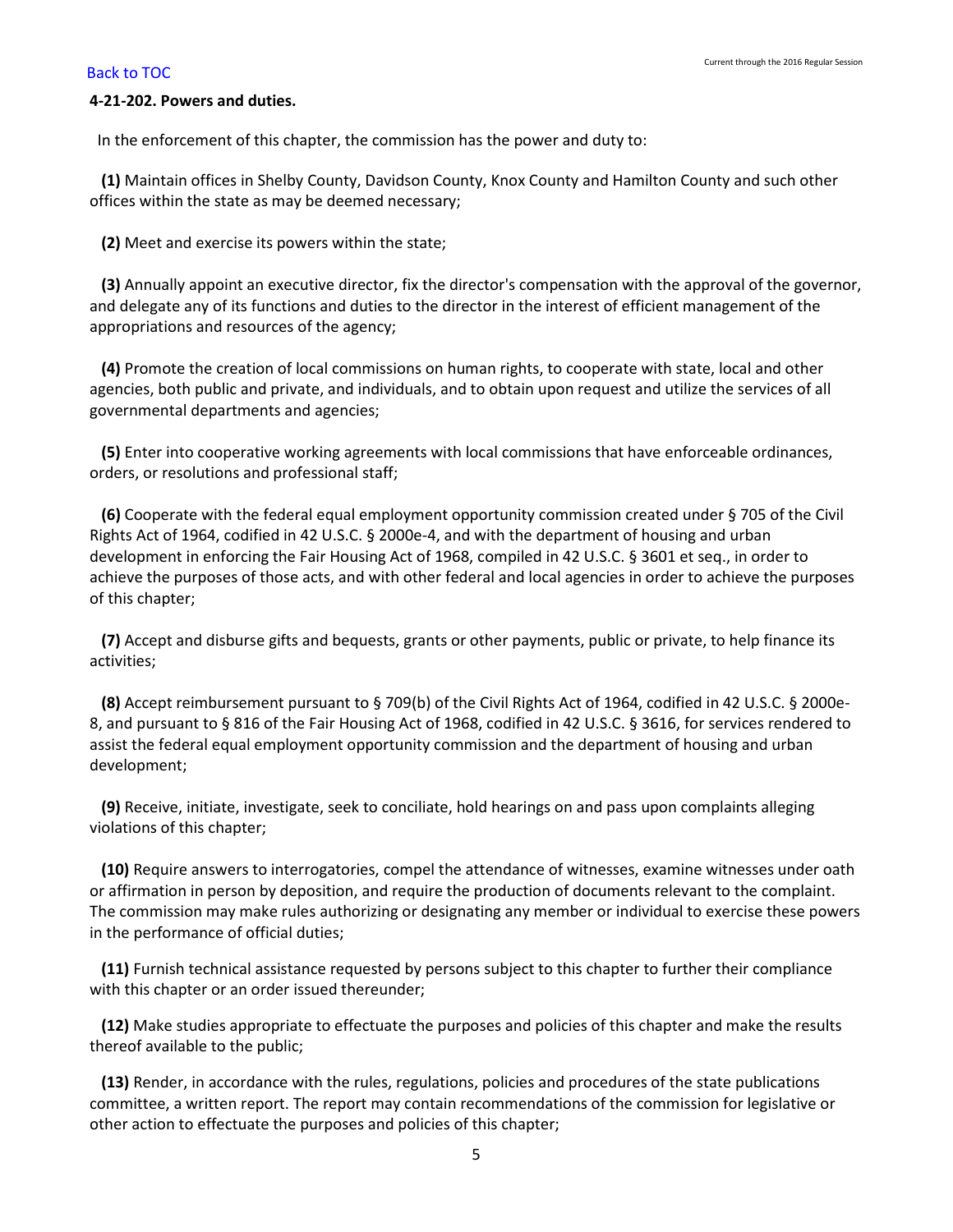**(14)** Adopt, promulgate, amend and rescind rules and regulations to effectuate the purposes and provisions of this chapter, including regulations requiring the posting of notices prepared or approved by the commission;

 **(15)** Cooperate with community, professional, civic and religious organizations, federal agencies and agencies from other states in the development of public information programs, leadership and activities in the interest of equal opportunity and treatment of all individuals;

 **(16) (A)** Create local or statewide advisory agencies that in its judgment will aid in effectuating the purposes of this chapter. The commission may empower these agencies to:

 **(i)** Study and report on problems of discrimination because of race, creed, color, religion, sex, age or national origin;

 **(ii)** Foster through community effort or otherwise, goodwill among the groups and elements of the population of the state; and

 **(iii)** Make recommendations to the commission for the development of policies and practices that will aid in carrying out the purposes of this chapter.

 **(B)** Members of such advisory agencies shall serve without pay, but shall be reimbursed for expenses incurred in such services. The commission may make provision for technical and clerical assistance to the advisory agencies; and

 **(17)** Conduct tests of housing accommodations and availability through the use of staff, both full time and part time, and of volunteers to ascertain the availability of housing, both in sales and also in rentals of real property.

**HISTORY:** Acts 1978, ch. 748, § 6; 1979, ch. 422, § 25; T.C.A., § 4-2104; Acts 1980, ch. 732, § 5; 1984, ch. 1007, § 3; T.C.A., § 4-21-104; Acts 1989, ch. 6, § 3; 1990, ch. 1024, § 9; 1992, ch. 1027, § 2; 1996, ch. 1034, §§ 2, 3.

# <span id="page-7-0"></span>**4-21-203. Duties and responsibilities of the human rights commission to verify compliance with Title VI of the Civil Rights Act of 1964.**

 **(a)** In addition to the duties and responsibilities of the human rights commission pursuant to chapter 29 of this title, it is the responsibility of the human rights commission to verify that all state governmental entities comply with the requirements of Title VI of the Civil Rights Act of 1964, 42 U.S.C. § 2000d et seq. and regulations promulgated pursuant to Title VI.

**(b)** Notwithstanding any other law to the contrary, the human rights commission shall be responsible, pursuant to subsection (c), for the development of a Title VI implementation plan with participation by protected beneficiaries as may be required by that law or regulations for state governmental entities subject to the requirements of Title VI. To the extent applicable, the plan shall include Title VI implementation plans of any subrecipient of federal funds through a state entity. Each state governmental entity shall submit annual Title VI compliance reports and implementation plan updates to the human rights commission by October 1, 2010, and each October 1 thereafter. The reporting period shall cover the most recent full fiscal year. At least once each year, the human rights commission shall publish a cumulative report of its findings and recommendations concerning compliance with the requirements of this section. The cumulative annual report shall be distributed to the governor, to each member of the general assembly, and to each library designated as a depository of state reports and documents.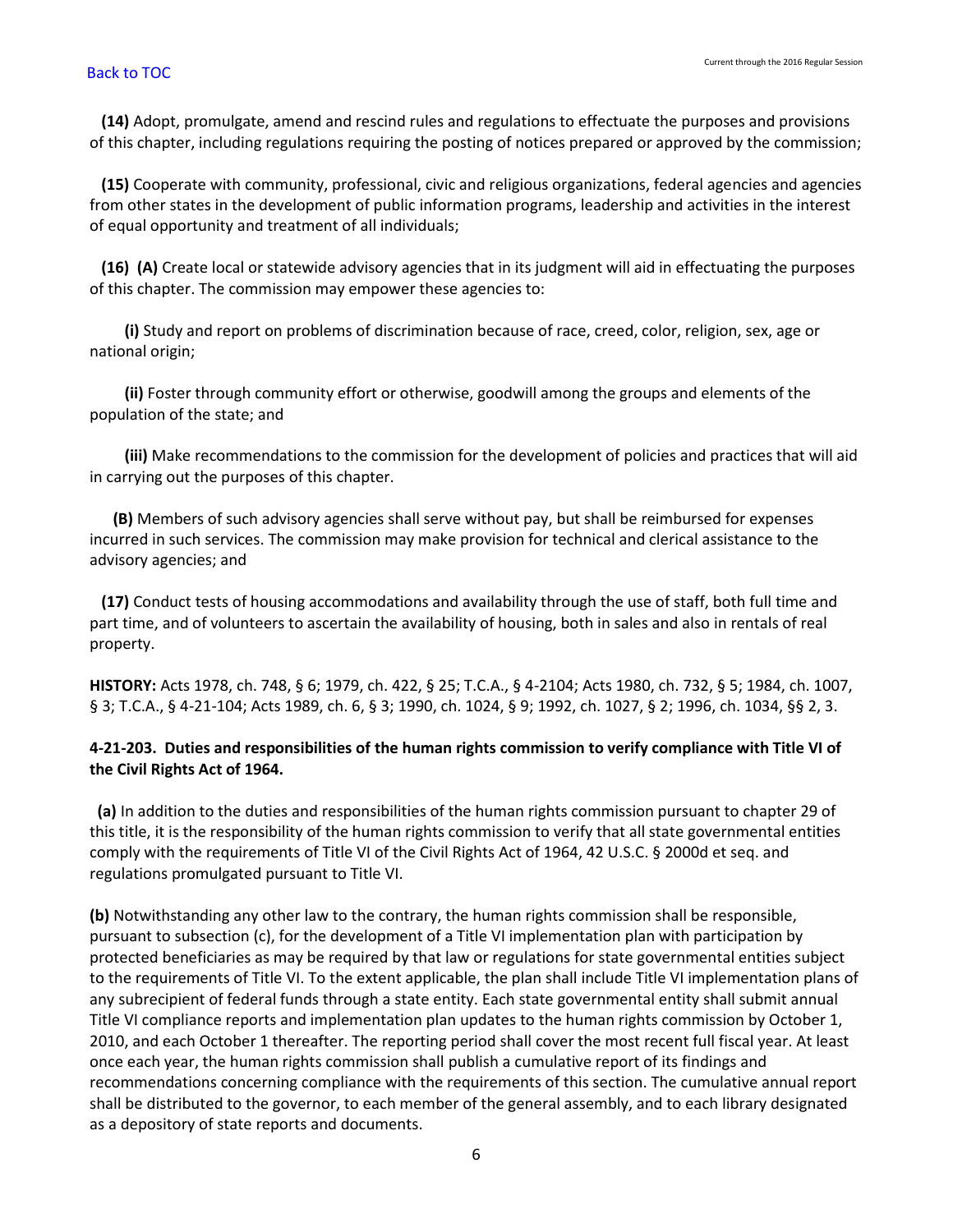**(c)** It shall be the duty of the human rights commission to:

 **(1)** Review current Title VI monitoring and enforcement procedures in federal and state statutes, rules, regulations, programs, services and budgetary priorities;

 **(2)** Define and establish the components, guidelines and objectives of a comprehensive state policy to ensure and to promote present and future compliance with Title VI requirements;

 **(3)** Identify any Tennessee laws, rules, programs, services and budgetary priorities that conflict with the components, guidelines and objectives of the comprehensive state policy;

 **(4)** Search for any interdepartmental gaps, inconsistencies and inefficiencies in the implementation of the comprehensive state policy;

 **(5)** Identify any new laws, rules, programs, services and budgetary priorities that are needed to ensure and promote present and future compliance with and enforcement of Title VI;

 **(6)** Serve as the central coordinating agency for executive branch departments and agencies for technical assistance, consultation and resources to encourage and assist compliance with the requirements of Title VI;

 **(7)** Periodically and systematically audit, review, evaluate and report on Title VI compliance efforts and outcomes for each executive branch department and agency;

 **(8)** Conduct research, hold public hearings, publish reports and engage in other activities to inform Tennesseans of the provisions and requirements of Title Vl;

**(9)** Investigate allegations of noncompliance with Title VI;

 **(10)** Report annually to the governor and the general assembly concerning the commission's activities, findings and recommendations; and

 **(11)** Engage in other activities to encourage, promote and assist compliance with the requirements of Title VI.

**(d)** Due to the diversity of programs that constitute federal financial assistance, subject to appropriations in the general appropriations act, the human rights commission shall provide ongoing training, education and technical assistance to employees of each state department. The diversity training shall include, but not be limited to, health and social services, road maintenance and building, employment issues, housing and related issues, education and education related issues and administrative and administrative support functions. In addition, subject to appropriations in the general appropriations act, diversity training shall be extended to provide training to subrecipients of federal funds through the state general appropriations act, including local governments, nonprofit organizations and private businesses.

**HISTORY:** Acts 2009, ch. 437, §§ 2-5.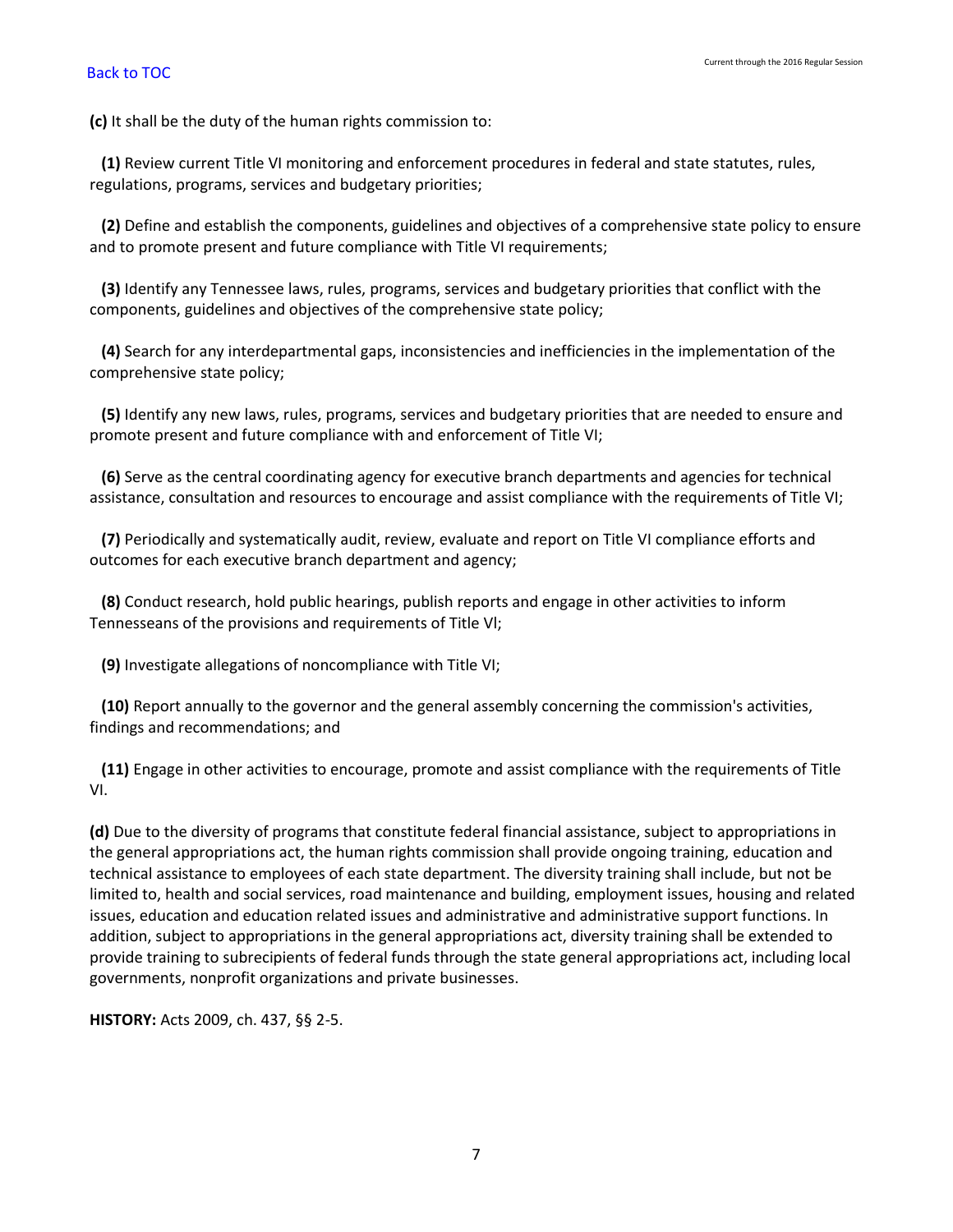## **PART 3 VIOLATIONS-PROCEDURES**

## <span id="page-9-0"></span>**4-21-301. Discriminatory practices.**

(a) It is a discriminatory practice for a person or for two (2) or more persons to:

 **(1)** Retaliate or discriminate in any manner against a person because such person has opposed a practice declared discriminatory by this chapter or because such person has made a charge, filed a complaint, testified, assisted or participated in any manner in any investigation, proceeding or hearing under this chapter;

 **(2)** Willfully interfere with the performance of a duty or the exercise of a power by the commission or one (1) of its members or representatives;

**(3)** Willfully obstruct or prevent a person from complying with this chapter or an order issued thereunder; or

**(4)** Violate the terms of a conciliation agreement made pursuant to this chapter.

(b) No individual employee or agent of an employer shall be liable for any violation of part 4 of this chapter that any employer shall be found to have committed.

**HISTORY:** Acts 1978, ch. 748, § 16; T.C.A., §§ 4-2114, 4-21-114; Acts 2014, ch. 995, § 1.

## <span id="page-9-1"></span>**4-21-302. Complaints -- Consideration by commission.**

**(a)** A person claiming to be aggrieved by a discriminatory practice, or a member of the commission may file with the commission a written sworn complaint stating that a discriminatory practice has been committed, setting forth the facts sufficient to enable the commission to identify the persons charged, referred to in this part as the respondent. Within ten (10) days after receipt of the complaint, the commission shall serve on the complainant a notice acknowledging the filing of the complaint and informing the complainant of the respondent's time limits and choice of forums under this chapter.

**(b)** The commission staff, or a person designated pursuant to its rules, shall promptly investigate the matter to determine whether the discriminatory practice exists and shall within ten (10) days furnish the respondent with a copy of the complaint and a notice advising the respondent of the respondent's procedural rights and obligations under this chapter.

**(c)** The complaint must be filed within one hundred eighty (180) days after the commission of the alleged discriminatory practice.

**(d) (1)** The commission staff, or a person designated pursuant to its rules, shall commence an investigation of the complaint within thirty (30) days after the filing of the complaint. The commission staff, or designee, shall promptly investigate the matter to determine whether the discriminatory practice exists.

 **(2)** If it is determined that there is no reasonable cause to believe that the respondent has engaged in a discriminatory practice, the commission shall furnish a copy of the order to the complainant, the respondent, and such public officers and persons as the commission deems proper.

**(e) (1)** The complainant, within thirty (30) days after receiving a copy of the order dismissing the complaint, may file with the commission an application for reconsideration of the order.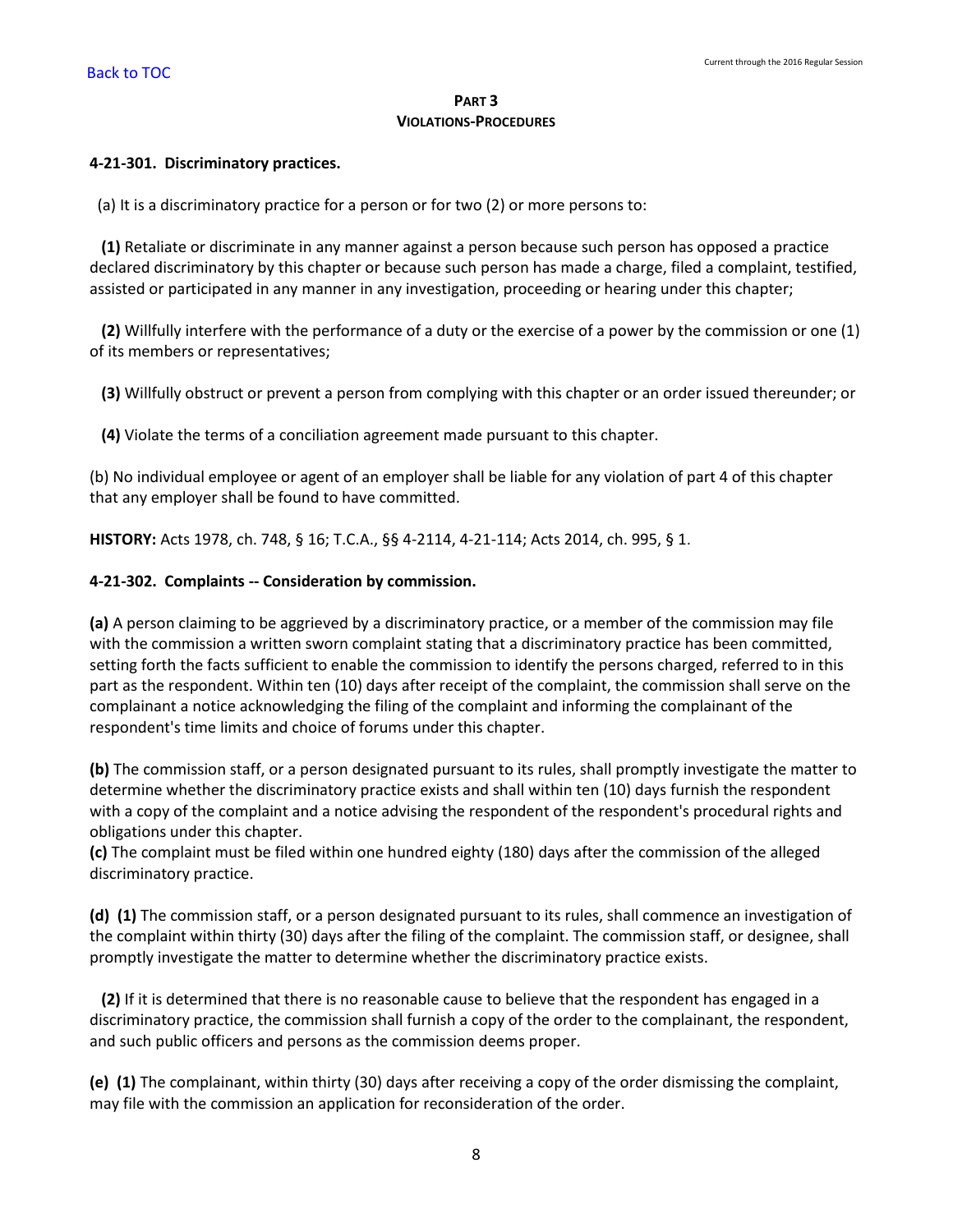**(2)** Upon such application, the commission or an individual designated pursuant to its rules shall make a new determination within thirty (30) days whether there is reasonable cause to believe that the respondent has engaged in a discriminatory practice.

 **(3)** If it is determined that there is no reasonable cause to believe that the respondent has engaged in a discriminatory practice, the commission shall issue an order dismissing the complaint after reconsideration, and furnishing a copy of the order to the complainant, the respondent, and such public officers and persons as the commission deems proper.

**HISTORY:** Acts 1978, ch. 748, § 17; T.C.A., §§ 4-2115, 4-21-115; Acts 1992, ch. 1027, §§ 3, 4.

# <span id="page-10-0"></span>**4-21-303. Conciliation agreements -- Temporary relief.**

**(a)** If the staff determines after investigation, or if the commission or its delegate determines after the review provided for in § 4-21-302 that there is reasonable cause to believe that the respondent has engaged in a discriminatory practice, the commission staff shall endeavor to eliminate the alleged discriminatory practices by conference, conciliation and persuasion.

**(b)** The terms of a conciliation agreement reached with a respondent shall require the respondent to refrain from discriminatory practices in the future, and shall make such further provisions as may be agreed upon between the commission or its assigned staff and the respondent.

**(c)** If a conciliation agreement is entered into, the commission shall issue and serve on the complainant an order stating its terms. A copy of the order shall be delivered to the respondent, and such public officers and persons as the commission deems proper.

**(d)** Except for the terms of the conciliation agreement, neither the commission nor any officer or employee thereof shall make public, without the written consent of the complainant and the respondent, information concerning efforts in a particular case to eliminate discriminatory practice by conference, conciliation or persuasion, whether or not there is a determination of reasonable cause or a conciliation agreement. The conciliation agreement itself shall be made public unless the complainant and the respondent otherwise agree, and the commission also determines that disclosure is not required to further the purposes of this chapter.

**(e)** At the expiration of one (1) year from the date of a conciliation agreement, and at other times in its reasonable discretion, the commission staff may investigate whether the terms of the agreement have been and are being complied with by the respondent.

**(f)** Upon finding that the terms of the agreement are not being complied with by the respondent, the commission shall take such action as it deems appropriate to assure compliance.

**(g)** At any time after a complaint is filed, the commission may file an action in the chancery court or circuit court in a county in which the subject of the complaint occurs, or in a county in which a respondent resides or has the respondent's principal place of business, seeking appropriate temporary relief against the respondent, pending final determination of proceedings under the chapter, including an order or decree restraining such respondent from doing or procuring any act tending to render ineffectual any order the commission may enter with respect to the complaint. The court has the power to grant such temporary relief or restraining order as it deems just and proper.

**HISTORY:** Acts 1978, ch. 748, § 18; T.C.A., §§ 4-2116, 4-21-116; Acts 1992, ch. 1027, § 5; 1996, ch. 777, § 1.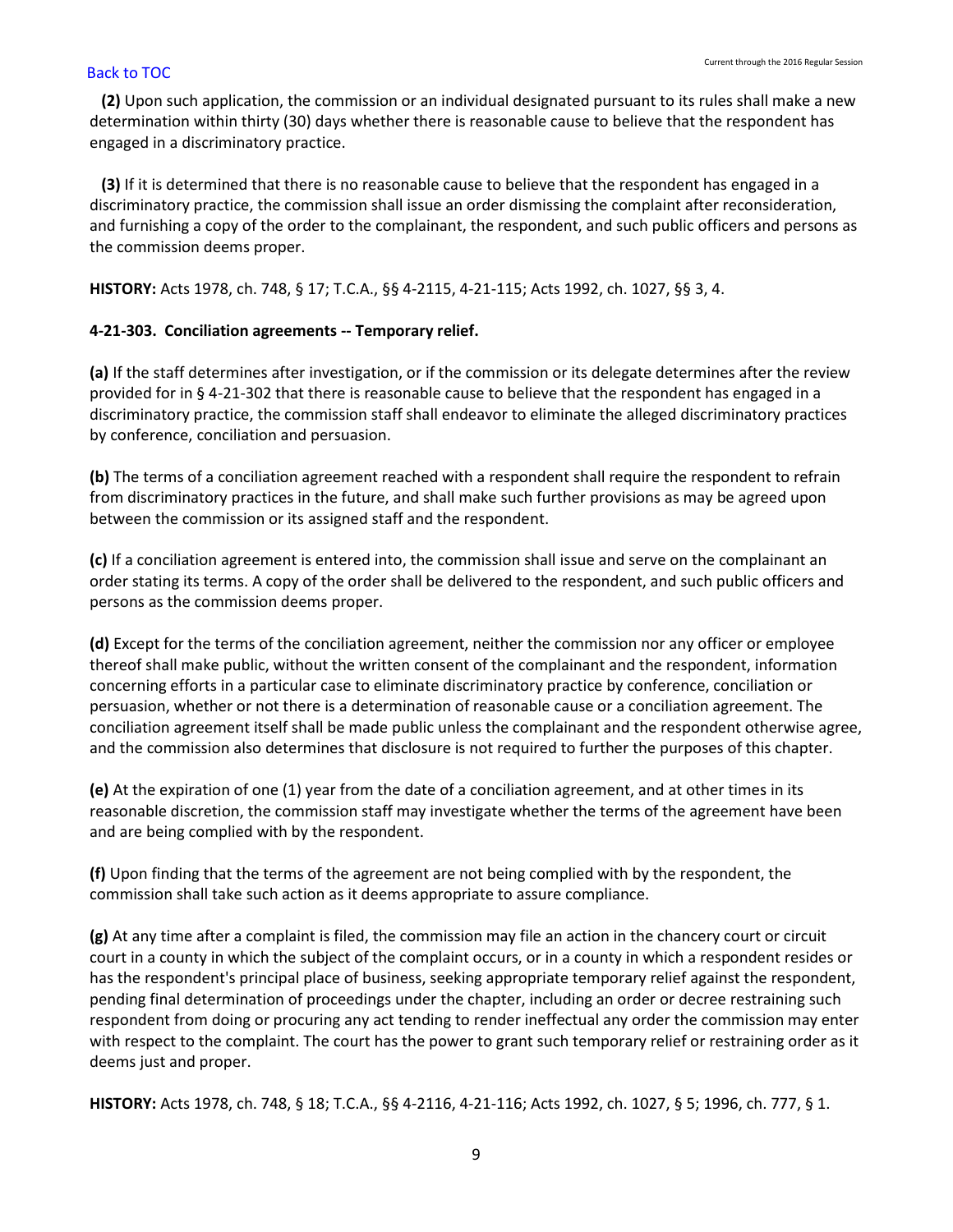### <span id="page-11-0"></span>**4-21-304. Hearings.**

 **(a) (1)** In complaints involving discrimination in employment and public accommodations, within ninety (90) days after an administrative determination of reasonable cause to believe that discrimination took place, unless the commission has issued an order stating the terms of a conciliation agreement, or, in those cases in which the terms of a conciliation agreement have been kept confidential, has issued an order stating that the case has been satisfactorily conciliated, the commission shall serve on the respondent by mail or in person a written notice, together with a copy of the complaint as it may have been amended, or a copy of the letter of determination, requiring the respondent to answer the allegation of the complaint at a hearing before a hearing examiner or hearing examiners, or another individual pursuant to its rules, at a time and place specified by the hearing examiner or examiners after conference with the parties or their attorneys.

 **(2)** A copy of the notice shall be furnished to the complainant, and such public officers and persons as the commission deems proper.

 **(3)** In complaints involving housing discrimination only, if the commission has determined that there is reasonable cause to believe that the respondent has engaged in a discriminatory housing practice, and if the complaint has not been resolved through a conciliation agreement, and if neither party has made an election for a civil action pursuant to § 4-21-312, the commission shall commence a hearing in accordance with this subsection (a).

 **(4)** All hearings conducted under this section shall be conducted in accordance with the Uniform Administrative Procedures Act, compiled in chapter 5, part 3 of this title.

**(b)** A member of the commission who filed the complaint or endeavored to eliminate the alleged discriminatory practice by conference, conciliation or persuasion shall not participate in the hearing or in the subsequent deliberation of the commission.

**(c)** The respondent may file an answer with the commission by registered or certified mail in accordance with the rules of the commission before the hearing date. The respondent may amend an answer at any time prior to the issuance of an order based on the complaint, but no order shall be issued unless the respondent has had an opportunity of a hearing on the complaint or amendment on which the order is based.

**(d)** A respondent, who has filed an answer or whose default in answering has been set aside for good cause shown, may appear at the hearing with or without representation, may examine and cross-examine witnesses and the complainant, and may offer evidence.

**(e)** The complainant and the complainant's private attorney, and, in the discretion of the commission, any person, may intervene, examine, and cross-examine witnesses, and present evidence.

**(f)** If the respondent fails to answer the complaint, the commission may enter the respondent's default. Unless the default is set aside for good cause shown, the hearing may proceed on the evidence in support of the complaint.

**(g)** Efforts at conference, conciliation and persuasion shall not be received in evidence.

**(h)** Testimony taken at the hearing shall be under oath and transcribed. If the testimony is not taken before the commission, the record shall be transmitted to the commission.

**(i)** In a proceeding under this chapter, the production of a written, printed or visual communication,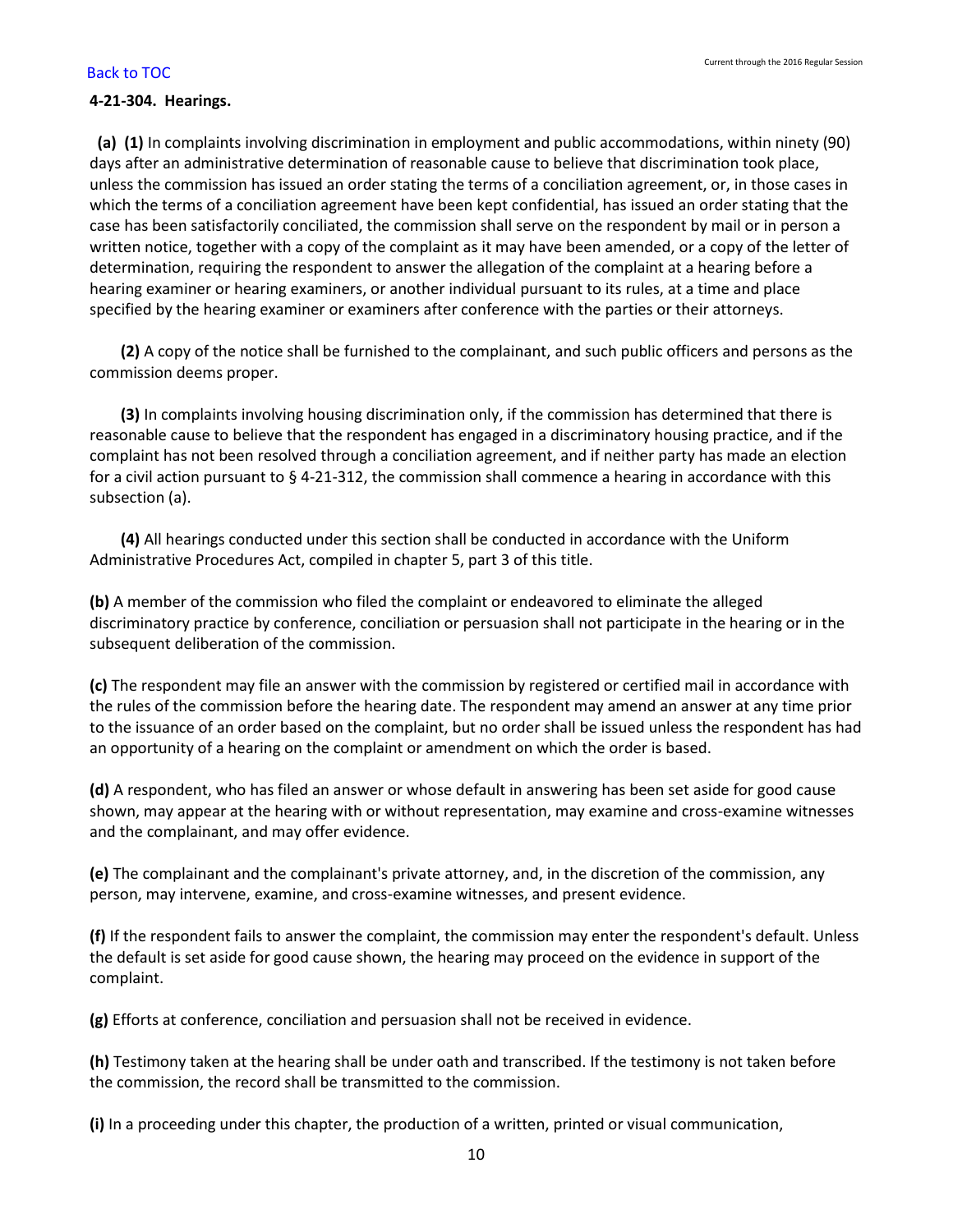advertisement or other form of publication, or a written inquiry, or record, or other document purporting to have been made by a person shall be prima facie evidence that it was authorized by the person.

**HISTORY:** Acts 1978, ch. 748, § 19; 1979, ch. 422, § 26; T.C.A., §§ 4-2117, 4-21-117; Acts 1992, ch. 1027, § 6; 2016, ch. 863, §1.

## <span id="page-12-0"></span>**4-21-305. Findings and orders.**

**(a)** If the commission determines that the respondent has not engaged in a discriminatory practice, the commission shall state its findings of fact and conclusions of law and shall issue an order dismissing the complaint. A copy of the order shall be delivered to the complainant, the respondent, and such public officers and persons as the commission deems proper.

**(b)** If the commission determines that the respondent has engaged in a discriminatory practice, the commission shall state its findings of fact and conclusions of law and shall issue an order requiring the respondent to cease and desist from the discriminatory practice and to take such affirmative action as in the judgment of the commission will carry out the purposes of this chapter. A copy of the order shall be delivered to the respondent, the complainant, and to such public officers and persons as the commission deems proper.

**HISTORY:** Acts 1978, ch. 748, § 20; T.C.A., §§ 4-2118, 4-21-118.

## <span id="page-12-1"></span>**4-21-306. Remedies.**

**(a)** Affirmative action ordered under this section may include, but is not limited to:

 **(1)** Hiring, reinstatement or upgrading of employees with or without back pay. Interim earnings or amounts earnable with reasonable diligence by the person or persons discriminated against shall operate to reduce the back pay otherwise allowable;

 **(2)** Admission or restoration of individuals to union membership, admission to, or participation in, a guidance program, apprenticeship, training program, on-the-job training program, or other occupational training or retraining program, and the utilization of objective criteria in the admission of individuals to such programs;

**(3)** Admission of individuals to a place of public accommodation, resort or amusement;

 **(4)** The extension to all individuals of the full and equal enjoyment of the advantages, facilities, privileges and services of the respondent;

**(5)** Reporting as to the manner of compliance;

 **(6)** Posting notices in conspicuous places in the respondent's place of business in the form prescribed by the commission and inclusion of such notices in advertising material;

 **(7)** Payment to the complainant of damages for an injury, including humiliation and embarrassment, caused by the discriminatory practice, and cost, including a reasonable attorney's fee;

 **(8)** Such other remedies as shall be necessary and proper to eliminate all the discrimination identified by the evidence submitted at the hearing or in the record; and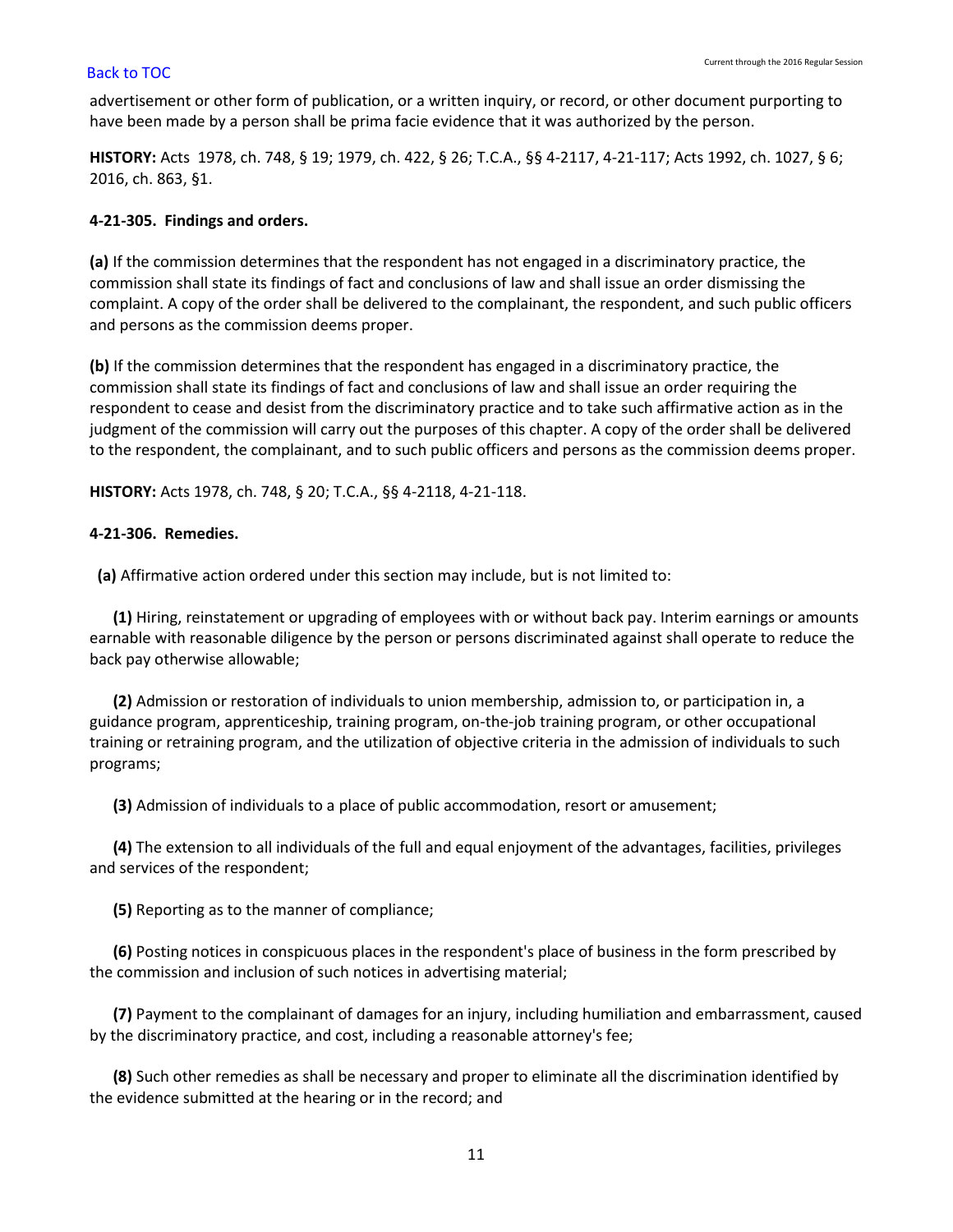**(9) (A)** In cases involving discriminatory housing practices only, payment by the respondent of a civil penalty:

 **(i)** In an amount not exceeding ten thousand dollars (\$10,000) if the respondent has not been adjudged to have committed any prior unlawful discriminatory housing practices;

 **(ii)** In an amount not exceeding twenty-five thousand dollars (\$25,000) if the respondent has been adjudged to have committed one (1) other unlawful discriminatory housing practice during the five-year period ending on the date of the filing of the complaint; or

 **(iii)** In an amount not exceeding fifty thousand dollars (\$50,000) if the respondent has been adjudged to have committed two (2) or more unlawful discriminatory housing practices during the seven-year period ending on the date of the filing of the complaint.

 **(B)** If the acts constituting the discriminatory housing practice that is the object of the complaint are committed by the same natural person who has been previously adjudged to have committed acts constituting an unlawful discriminatory housing practice, then the civil penalties set forth in subdivisions (a)(9)(A)(ii) and (iii) may be imposed without regard to the period of time within which any subsequent discriminatory housing practice occurred.

**(b)** The commission may publish, or cause to be published, the names of persons who have been determined to have engaged in a discriminatory practice.

**HISTORY:** Acts 1978, ch. 748, §§ 21; T.C.A., §§ 4-2119, 4-21-119; Acts 1992, ch. 1027, § 7.

# <span id="page-13-0"></span>**4-21-307. Judicial review.**

**(a)** A complainant, respondent or intervenor aggrieved by an order of the commission, including an order dismissing a complaint or stating the terms of a conciliation agreement, may obtain judicial review, and the commission may obtain an order of the court for enforcement of its order, in a proceeding brought in the chancery court or circuit court in which the alleged discriminatory practice that is the subject of the order occurred or in which a respondent resides or transacts business.

**(b) (1)** The proceeding for review or enforcement is initiated by filing a petition in court.

**(2)** Copies of the appeal shall be served upon all parties of record.

 **(3)** Within thirty (30) days after the service of the petition for appeal upon the commission or its filing by the commission, or within such further time as the court may allow, the commission shall transmit to the court the original or a certified copy of the entire record upon which the order is based, including a transcript of testimony, which need not be printed.

**(4)** By stipulation of all parties to the review proceeding, the record may be shortened.

 **(5)** The findings of fact of the commission shall be conclusive unless clearly erroneous in view of the probative and substantial evidence on the whole record.

 **(6)** The court has the power to grant such temporary relief or restraining order as it deems just and to enter an order enforcing, modifying and enforcing as modified, or setting aside in whole or in part the order of the commission, or remanding the case to the commission for further proceedings.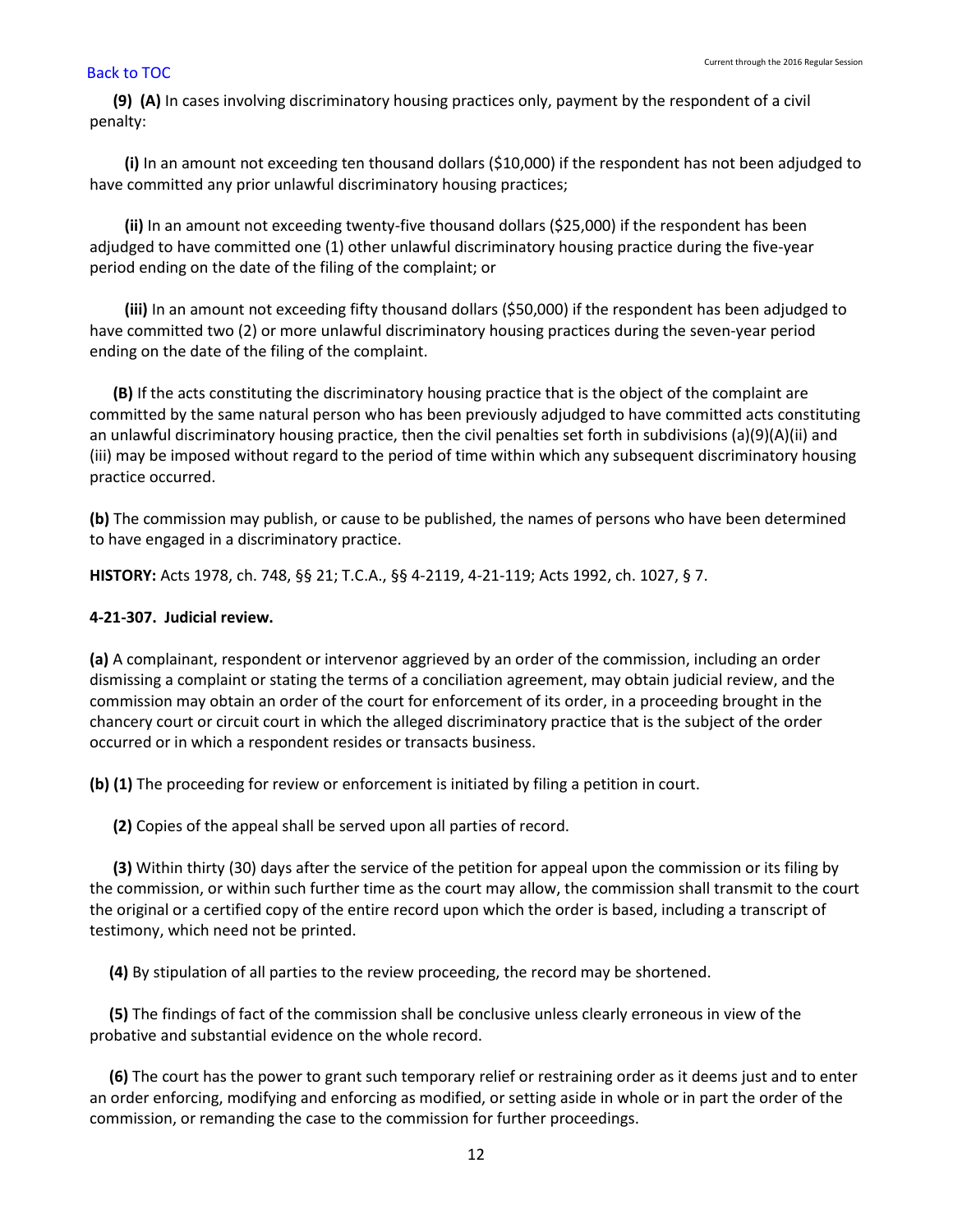**(7)** All such proceedings shall be heard and determined by the chancery court or circuit court and court of appeals as expeditiously as possible and with lawful precedence over other matters.

**(c)** If the commission has failed to schedule a hearing in accordance with § 4-21-304 or has failed to issue an order within one hundred eighty (180) days after the complaint is filed, the complainant, respondent or an intervenor may petition the chancery court or circuit court in a county in which the alleged discriminatory practice set forth in the complaint occurs or in which the petitioner resides or has the petitioner's principal place of business for an order directing the commission to take such action. The court shall follow the procedure set forth in subsection (b) so far as applicable.

**(d) (1)** The court shall not consider any matter not considered by, nor any objection not raised before, the hearing examiner or examiners unless the failure of a party to present such matter to or raise such objection before the hearing examiner or examiners are excused because of good cause shown.

 **(2)** A party may move the court to remand the case to the commission in the interest of justice for the purpose of adducing additional specified material evidence and seeking findings thereon; provided, that the party shows good cause for the failure to adduce such evidence before the commission.

**(e) (1)** The jurisdiction of the chancery court or circuit court shall be exclusive, and its final judgment or decree shall be subject to review by the court of appeals as provided by the Rules of Civil Procedure.

 **(2)** The commission's copy of the testimony shall be available to all parties for examination without cost during business hours at the commission's office in Nashville.

**(f) (1)** A proceeding under this section must be initiated within thirty (30) days after a copy of the order of the commission is petitioned or the petition is filed under § 4-21-304.

 **(2)** If no proceeding is so initiated, the commission may obtain a decree of the court of enforcement of its order upon showing that a copy of the petition for enforcement was served on the respondent and the respondent is subject to the jurisdiction of the court.

**HISTORY:** Acts 1978, ch. 748, § 22; T.C.A., §§ 4-2120, 4-21-120; Acts 1996, ch. 777, §§ 2-5.

# <span id="page-14-0"></span>**4-21-308. Access to records.**

 **(a)** In connection with an investigation of a complaint filed under this chapter, the commission or its designated representative at any reasonable time may request access to premises, records and documents relevant to the complaint and the right to examine a photograph and copy evidence.

 **(b)** Every person subject to this chapter shall:

 **(1)** Make and keep records relevant to the determination of whether discriminatory practices have been or are being committed;

**(2)** Preserve such records for such periods; and

 **(3)** Make such reports therefrom, as the commission shall prescribe by regulation or order, as reasonably necessary, or appropriate for the enforcement of this chapter or the regulation or orders thereunder.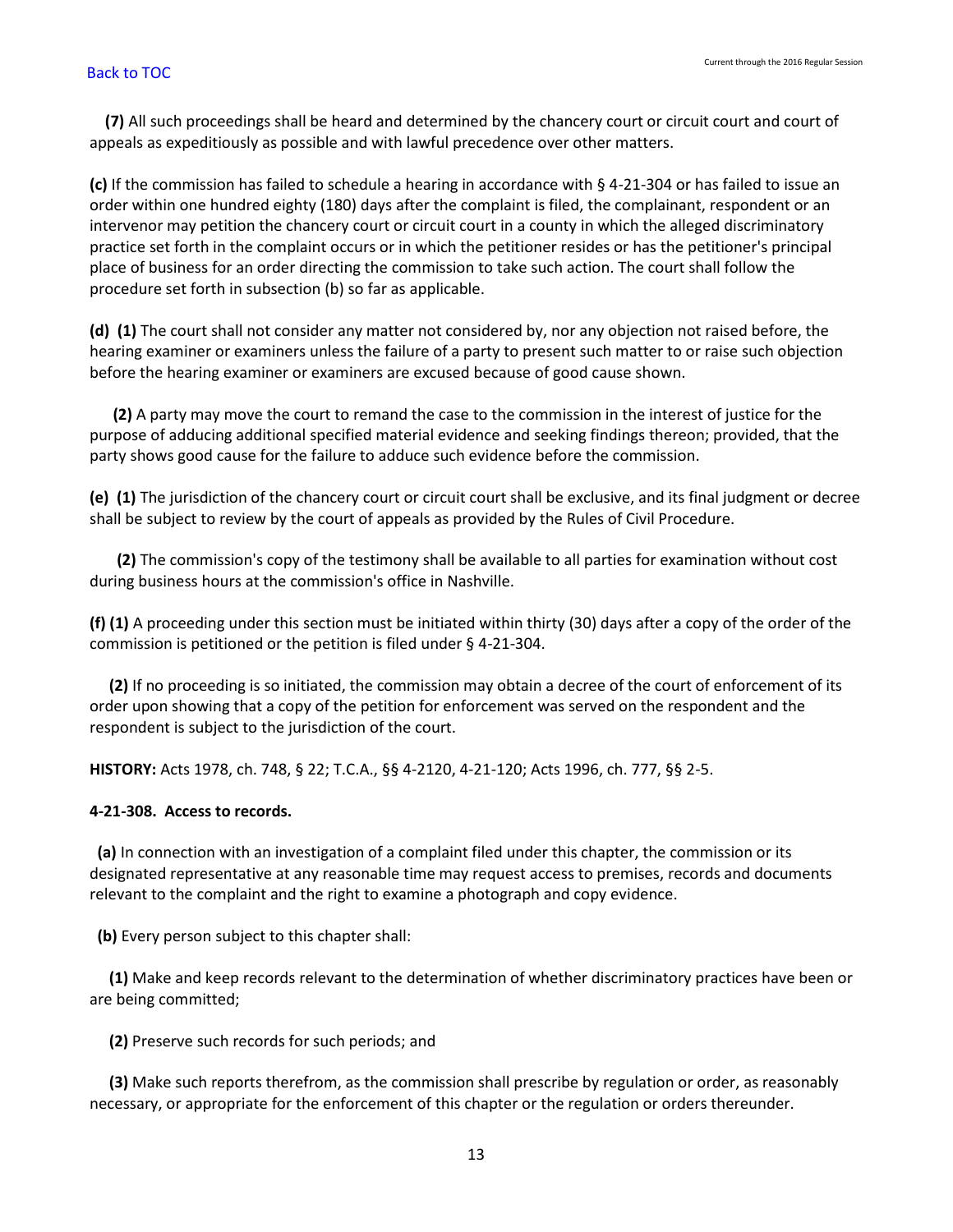**(c)** So as to avoid undue burdens on persons subject to this chapter, records and reports required by the commission under this section shall conform as near as may be to similar records and reports required by federal law and the laws of other states and to customary recordkeeping practice.

**(d)** If a person fails to permit access, examination, photographing or copying or fails to make, keep or preserve records or make reports in accordance with this section, the chancery court in Davidson county or the chancery court or circuit court for the county in which such person is found, resides, or has such person's principal place of business, upon application of the commission, may issue an order requiring compliance.

**(e)** The commission, by regulation, shall require each person subject to this chapter who controls an apprenticeship or other training program to keep all records reasonably necessary to carry out the purpose of the chapter, including, but not limited to, a list of applicants who wish to participate in such program, including the chronological order in which applications were received, and shall furnish to the commission upon request, a detailed description of the manner in which persons are selected to participate in the apprenticeship or other training programs.

**(f)** A person who believes that the application to it of a regulation or order issued under this section would result in undue hardship may apply to the commission for an exemption from the application of the regulation or order. If the commission finds the application of the regulation or order to the person in question would impose an undue hardship, the commission may grant appropriate relief.

**HISTORY:** Acts 1978, ch. 748, § 23; T.C.A., §§ 4-2121, 4-21-121; Acts 1996, ch. 777, § 6; 2005, ch. 111, § 1.

## <span id="page-15-0"></span>**4-21-309. Subpoenas.**

 **(a) (1)** Upon written application to the commission, a party to a proceeding is entitled as of right to the issuance of subpoenas for deposition or hearing in the name of the commission by an individual designated pursuant to its rules requiring attendance and the giving of testimony by witnesses and the production of documents.

 **(2)** A subpoena so issued shall show on its face the name and address of the party at whose request the subpoena is directed.

 **(3)** On petition of the person to whom the subpoena is directed and notice to the requesting party, the commission or an individual designated pursuant to its rules may vacate or modify the subpoena.

**(4)** Depositions of witnesses may be taken as prescribed by the Tennessee Rules of Civil Procedure.

 **(5)** Witnesses whose depositions are taken, or who are summoned before the commission or its agents, will be entitled to the same witness and mileage fees as are paid to the witnesses subpoenaed in chancery courts of the state.

**(b)** If a person fails to comply with a subpoena issued by the commission, the chancery court or circuit court of the county in which the person is found, resides, or has the person's principal place of business, upon application of the commission or the party requesting the subpoena, may issue an order requiring compliance. In any proceeding brought under this section, the court may modify or set aside the subpoena.

<span id="page-15-1"></span>**HISTORY:** Acts 1978, ch. 748, § 24; T.C.A., §§ 4-2122, 4-21-122; Acts 1996, ch. 777, § 7.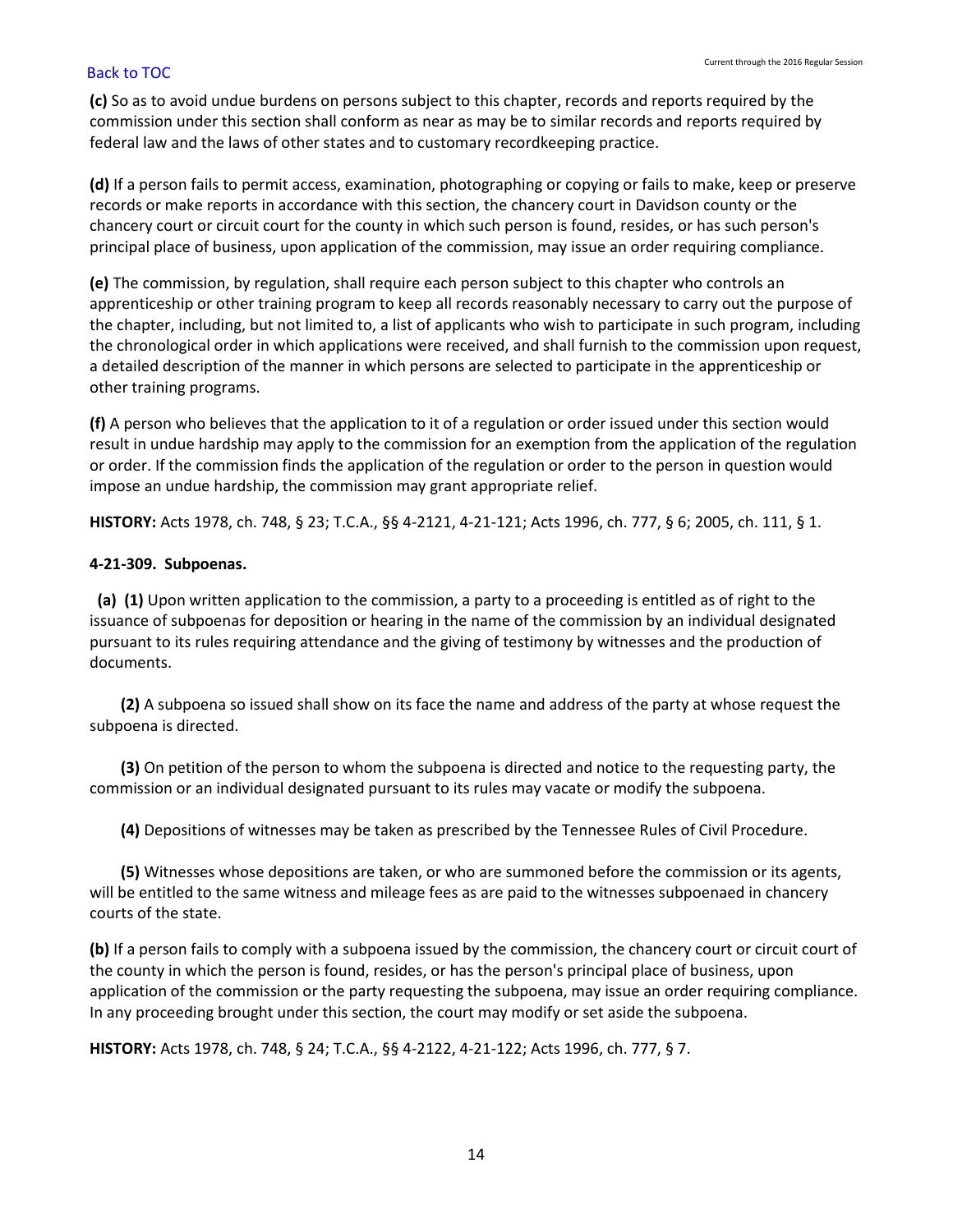## **4-21-310. Resistance to, obstruction, etc., of commission.**

Any person who willfully resists, prevents, impedes or interferes with the performance of a duty or the exercise of a power by the commission or one (1) of its members or representatives commits a Class C misdemeanor.

<span id="page-16-0"></span>**HISTORY:** Acts 1978, ch. 748, § 25; T.C.A., §§ 4-2123, 4-21-123; Acts 1989, ch. 591, § 113.

## **4-21-311. Additional remedies preserved.**

**(a)** Any person injured by any act in violation of this chapter shall have a civil cause of action in chancery court or circuit court.

**(b)** In such an action, the court may issue any permanent or temporary injunction, temporary restraining order, or any other order and may award to the plaintiff actual damages sustained by such plaintiff, together with the costs of the lawsuit, including a reasonable fee for the plaintiff's attorney of record, all of which shall be in addition to any other remedies contained in this chapter.

**(c)** In cases involving discriminatory housing practices, the court may award punitive damages to the plaintiff, in addition to the other relief specified in this section and this chapter. In addition to the remedies set forth in this section, all remedies described in § 4-21-306, except the civil penalty described in § 4-21-306(a)(9), shall be available in any lawsuit filed pursuant to this section.

**(d)** A civil cause of action under this section shall be filed in chancery court or circuit court within one (1) year after the alleged discriminatory practice ceases, and any such action shall supersede any complaint or hearing before the commission concerning the same alleged violations, and any such administrative action shall be closed upon such filing.

**(e)** In any civil cause of action alleging a violation of this chapter or of § 8-50-103, the plaintiff shall have the burden of establishing a prima facie case of intentional discrimination or retaliation. If the plaintiff satisfies this burden, the burden shall then be on the defendant to produce evidence that one (1) or more legitimate, nondiscriminatory reasons existed for the challenged employment action. The burden on the defendant is one of production and not persuasion. If the defendant produces such evidence, the presumption of discrimination or retaliation raised by the plaintiff's prima facie case is rebutted, and the burden shifts to the plaintiff to demonstrate that the reason given by the defendant was not the true reason for the challenged employment action and that the stated reason was a pretext for illegal discrimination or retaliation. The foregoing allocations of burdens of proof shall apply at all stages of the proceedings, including motions for summary judgment. The plaintiff at all times retains the burden of persuading the trier of fact that the plaintiff has been the victim of intentional discrimination or retaliation.

**HISTORY:** Acts 1978, ch. 748, § 26; T.C.A., §§ 4-2124, 4-21-124; Acts 1989, ch. 374, § 1; 1992, ch. 1027, § 8; 1996, ch. 777, §§ 8, 9; 2011, ch. 461, § 1.

# <span id="page-16-1"></span>**4-21-312. Election of civil action.**

**(a)** This section applies only in cases involving discriminatory housing practices.

**(b)** If the commission has determined that there is reasonable cause to believe that the respondent has engaged in a discriminatory housing practice and if the complaint has not been resolved through a conciliation agreement, the commission shall notify the complainant and the respondent in writing that they may elect to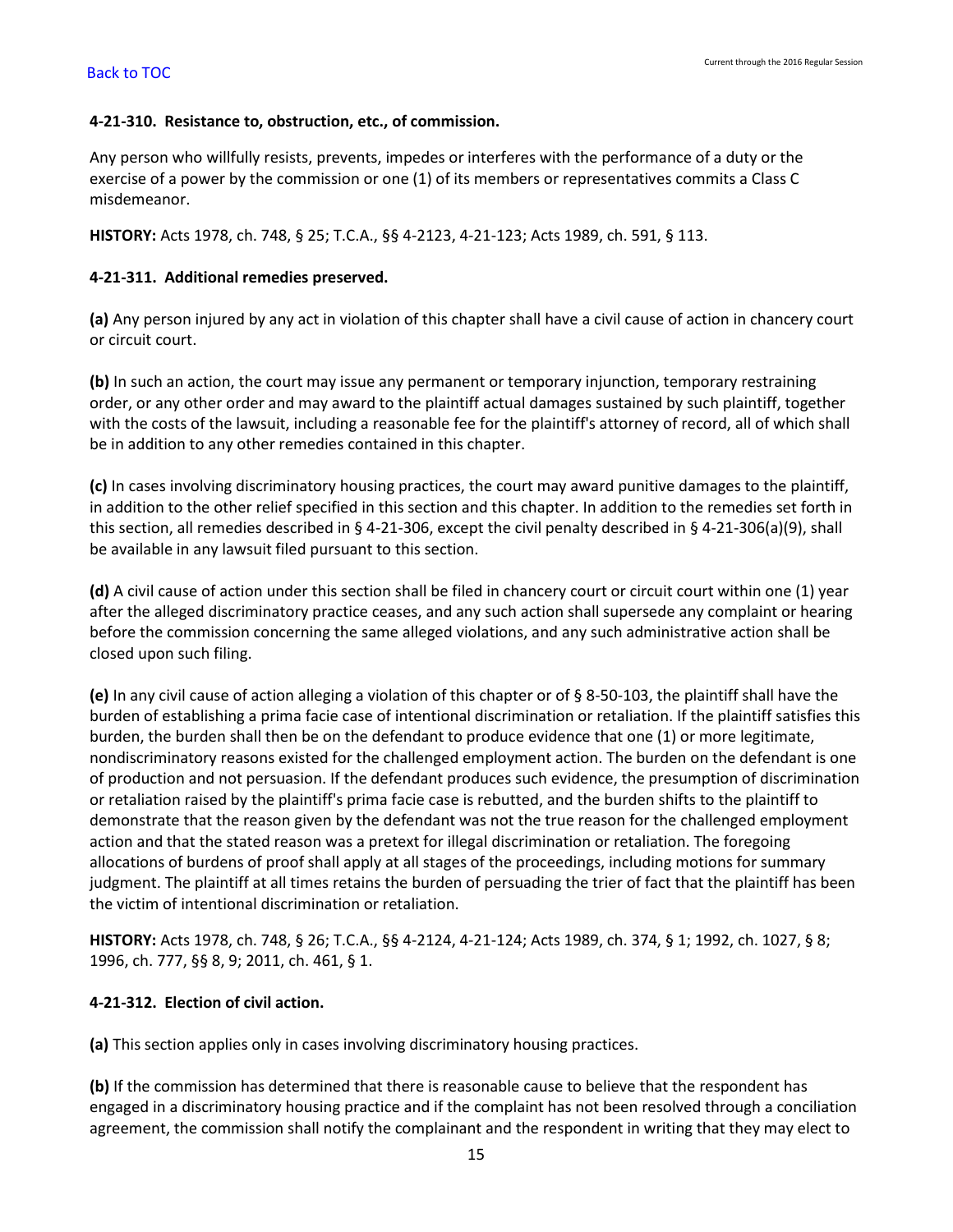have the claims and issues of the complaint decided in a civil action commenced and maintained by the commission. Either the complainant or the respondent may make such an election by notifying the commission of the complainant's or respondent's desire to do so. A party shall make an election for a civil action no later than twenty (20) days after receiving notice of permission to do so.

**(c)** If an election is made under this section, no later than sixty (60) days after the election is made, the commission shall commence a civil action in the chancery court or circuit court in a county in which the subject of the complaint occurs, or in a county in which a respondent resides or has the respondent's principal place of business.

**(d)** In a civil action brought under this section, the court may grant relief as it deems appropriate, including any permanent or temporary injunction, temporary restraining order, or other equitable relief, and may award to any person compensatory and punitive damages. Parties to a civil action brought pursuant to this section shall have the right to a jury trial.

**HISTORY:** Acts 1992, ch. 1027, § 9; 1996, ch. 777, § 10; 2016, ch. 863, § 2.

## <span id="page-17-0"></span>**4-21-313. Compensatory damages awarded for nonpecuniary losses; limitations**

(a) For any cause of action arising under §§ 4-21-401, 8-50-103, or 50-1-304, the sum of the amount of compensatory damages awarded for future pecuniary losses, emotional pain, suffering, inconvenience, mental anguish, loss of enjoyment of life, and other nonpecuniary losses, shall not exceed, for each complaining party:

- (1) In the case of an employer who has eight (8) or more but fewer than fifteen (15) employees at the time the cause of action arose, twenty-five thousand dollars (\$25,000);
- (2) In the case of an employer who has more than fourteen (14) and fewer than one hundred one (101) employees at the time the cause of action arose, fifty thousand dollars (\$50,000);
- (3) In the case of an employer who has more than one hundred (100) and fewer than two hundred one (201) employees at the time the cause of action arose, one hundred thousand dollars (\$100,000);
- (4) In the case of an employer who has more than two hundred (200) and fewer than five hundred one (501) employees at the time the cause of action arose, two hundred thousand dollars (\$200,000); and
- (5) In the case of an employer who has more than five hundred (500) employees at the time the cause of action arose, three hundred thousand dollars (\$300,000).

(b) The limitations in subsection (a) shall not apply to backpay, interest on backpay, front pay, or any equitable relief.

(c) The court shall not inform a jury of the limitations in subsection (a), but the court shall conform any judgment to comply with the limitations.

(d) For the purpose of determining when the cause of action arose under subsection (a), the court shall determine the number of employees employed by the employer on the date when the adverse employment action giving rise to the employee's claim occurred.

**HISTORY:** Acts 2014, ch. 995, § 2.

### <span id="page-17-1"></span>**4-21-314. Concurrent actions in state and federal courts**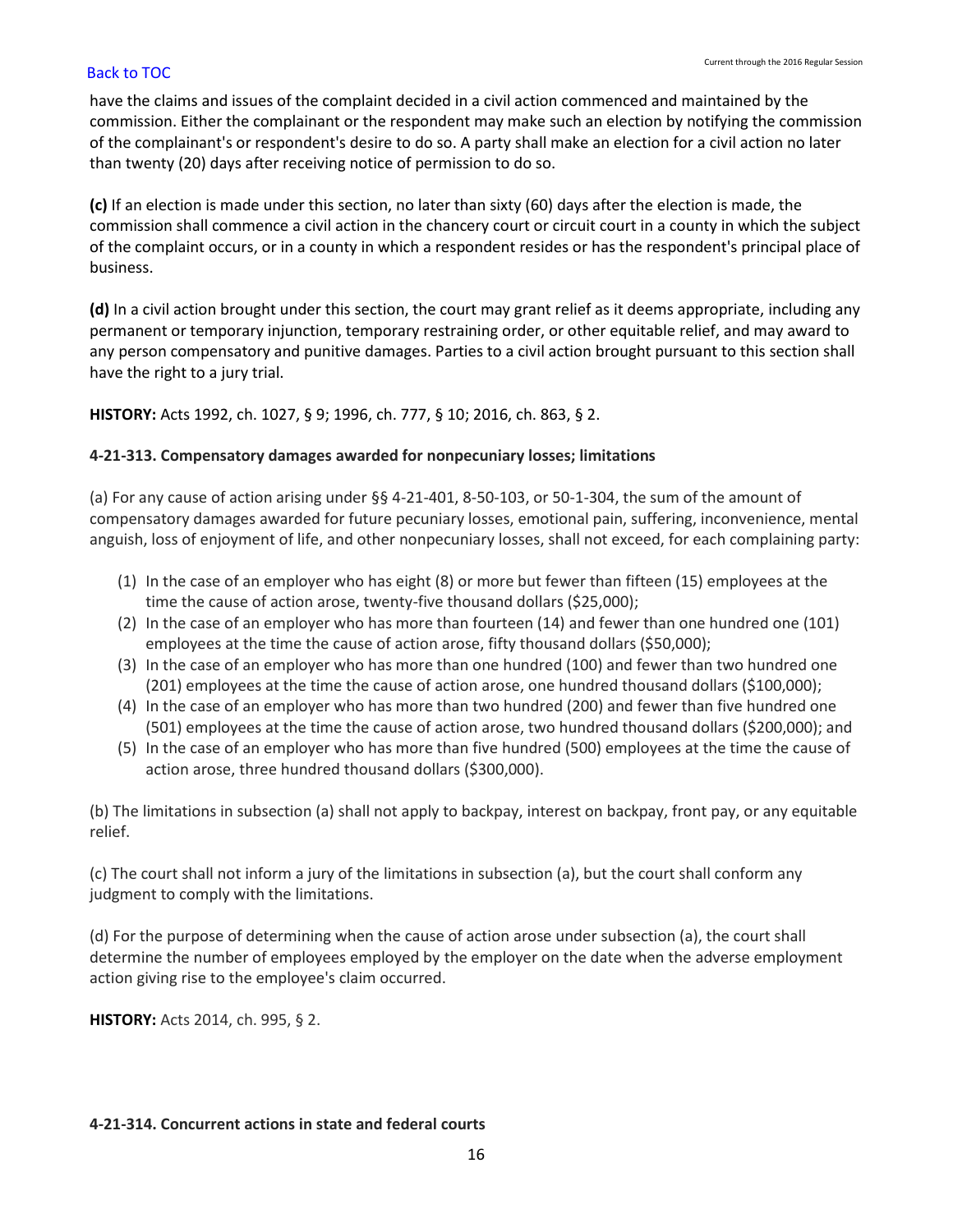No employee may concurrently maintain any cause of action in state court under §§ 4-21-401, 8-50-103, or 50- 1-304, while at the same time prosecuting an action in federal court based on a common nucleus of operative facts. Upon motion of the employer, the state court shall dismiss any action maintained under §§ 4-21-401, 8- 50-103, or 50-1-304, in which the employee is concurrently prosecuting an action based on a common nucleus of operative facts in federal court.

**HISTORY:** Acts 2014, ch. 995, § 2.

# **PART 4 EMPLOYMENT-RELATED DISCRIMINATION**

# <span id="page-18-0"></span>**4-21-401. Employer practices.**

**(a)** It is a discriminatory practice for an employer to:

 **(1)** Fail or refuse to hire or discharge any person or otherwise to discriminate against an individual with respect to compensation, terms, conditions or privileges of employment because of such individual's race, creed, color, religion, sex, age or national origin; or

 **(2)** Limit, segregate or classify an employee or applicants for employment in any way that would deprive or tend to deprive an individual of employment opportunities or otherwise adversely affect the status of an employee, because of race, creed, color, religion, sex, age or national origin.

**(b)** This section does not apply to the employment of an individual by such individual's parent, spouse or child or to employment in the domestic service of the employer.

**(c)** It is not a discriminatory practice for an employer to institute a policy in the employer's workplace requiring that all employees speak only in English at certain times when the employer has a legitimate business necessity for such a policy, including, but not limited to, the safe and efficient operation of the employer's business, and the employer provides notice to employees of the policy and the consequences of violating the policy.

**(d) (1)** No employer shall terminate an employee who is a volunteer rescue squad worker, as this term is defined in § 7-51-207, because the employee, when acting as a volunteer rescue squad worker, is absent or late to the employee's employment in order to respond to an emergency prior to the time the employee is to report to the employee's place of employment.

 **(2)** An employer may charge against the employee's regular pay any time that an employee who is a volunteer rescue squad worker loses from employment because of the employee's response to an emergency.

 **(3)** An employer has the right to request an employee who loses time from the employee's employment to respond to an emergency to provide the employer with a written statement from the supervisor or acting supervisor of the volunteer rescue squad worker stating that the employee responded to an emergency and list the time and date of the emergency.

 **(4)** Any employee who is absent or late to the employee's employment in order to respond to an emergency shall make a reasonable effort to notify the employee's employer that the employee may be absent or late.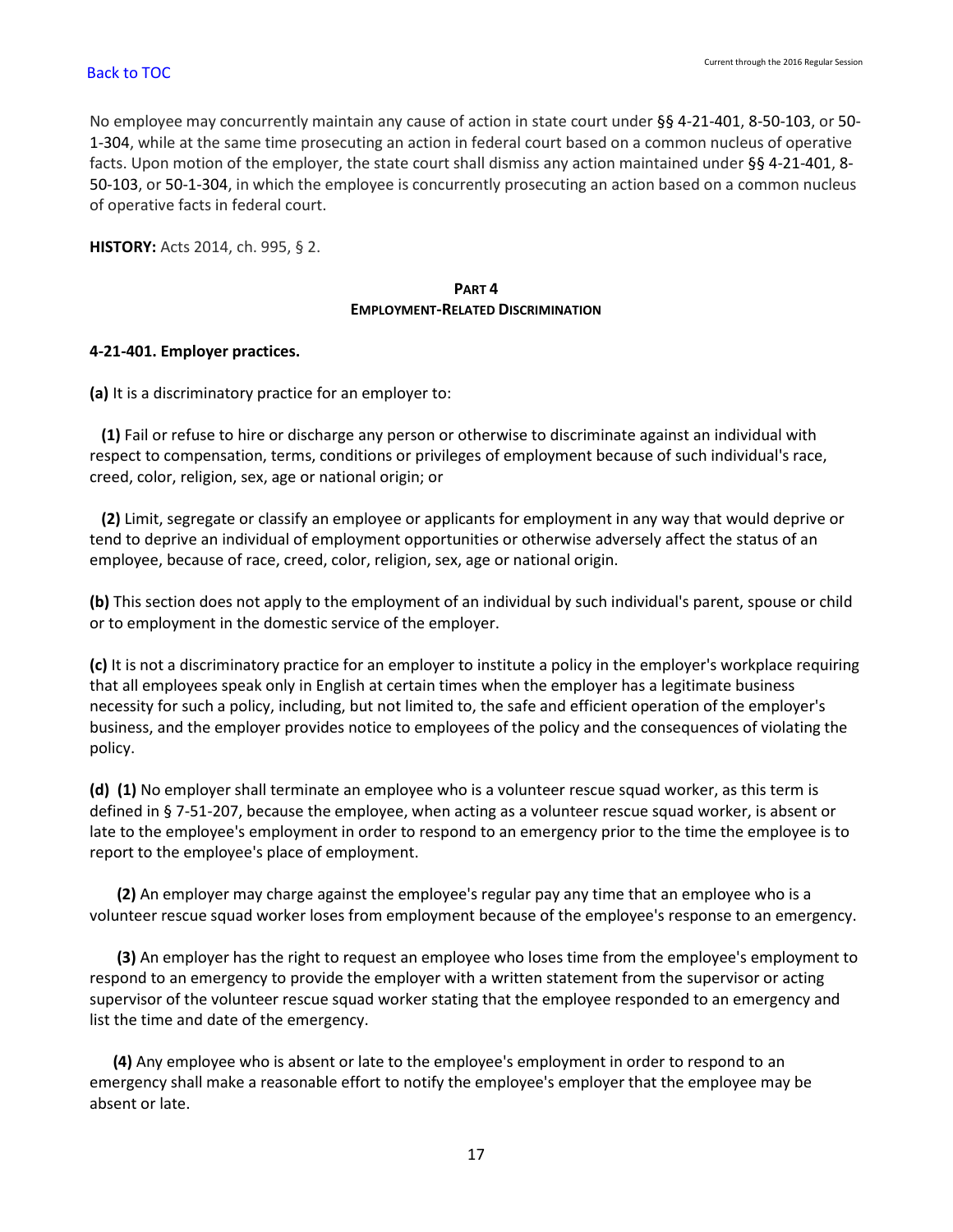**(5)** Any employee terminated in violation of this section may bring a civil action against the employee's employer. The employee may seek reinstatement to the employee's former position, payment of back wages, reinstatement of fringe benefits, and where seniority rights are granted, the reinstatement of seniority rights. The employee has one (1) year from the date of a violation of this section to file an action.

**HISTORY:** Acts 1978, ch. 748, § 7; T.C.A., § 4-2105; Acts 1980, ch. 732, § 6; T.C.A., § 4-21-105; Acts 2010, ch. 1089, § 1.

### <span id="page-19-0"></span>**4-21-402. Labor organization practices.**

It is a discriminatory practice for a labor organization to:

 **(1)** Exclude or expel from membership, or otherwise to discriminate against a member or applicant for membership because of race, creed, color, religion, sex, age or national origin;

 **(2)** Limit, segregate, or classify membership or application for membership or to classify or fail or refuse to refer for employment on the basis of race, creed, color, religion, sex, age or national origin, in a manner that would deprive or tend to deprive any person of employment opportunities, or that would limit employment opportunities or to otherwise adversely affect the status of an employee or of an applicant for employment because of race, creed, color, religion, sex, age or national origin; or

**(3)** Cause or attempt to cause an employer to violate this chapter.

**HISTORY:** Acts 1978, ch. 748, § 8; modified; T.C.A., § 4-2106; Acts 1980, ch. 732, § 6; T.C.A., § 4-21-106.

#### <span id="page-19-1"></span>**4-21-403. Employment agency practices.**

It is a discriminatory practice for an employment agency to classify or refer for employment, or to fail or refuse to refer for employment, or otherwise to discriminate against any person because of race, creed, color, religion, sex, age or national origin.

**HISTORY:** Acts 1978, ch. 748, § 9; T.C.A., § 4-2107; Acts 1980, ch. 732, § 6; T.C.A., § 4-21-107.

### <span id="page-19-2"></span>**4-21-404. Training program practices.**

It is a discriminatory practice for:

 **(1)** An employer, labor organization, or joint labor-management committee controlling apprenticeship, or onthe-job, or other training or retraining programs, to discriminate against an individual because of race, creed, color, religion, sex, or national origin, in admission to, or employment in, a program established to provide apprenticeship or other training;

 **(2)** An employer, labor organization, employment agency or joint labor-management committee controlling apprenticeship or other training or retraining programs, including on-the-job training programs, to print, publish or circulate or cause to be printed, published or circulated any statement, advertisement or publication relating to employment by such an employer, or membership in such organization or any classification or referral for employment by such labor organization, or relating to any classification or referral for employment by such an employment agency or relating to admission to, or employment in, any program established to provide apprenticeship or other training by such a joint labor-management committee indicating any preference, limitation, specification or discrimination based on race, creed, color, religion, sex or national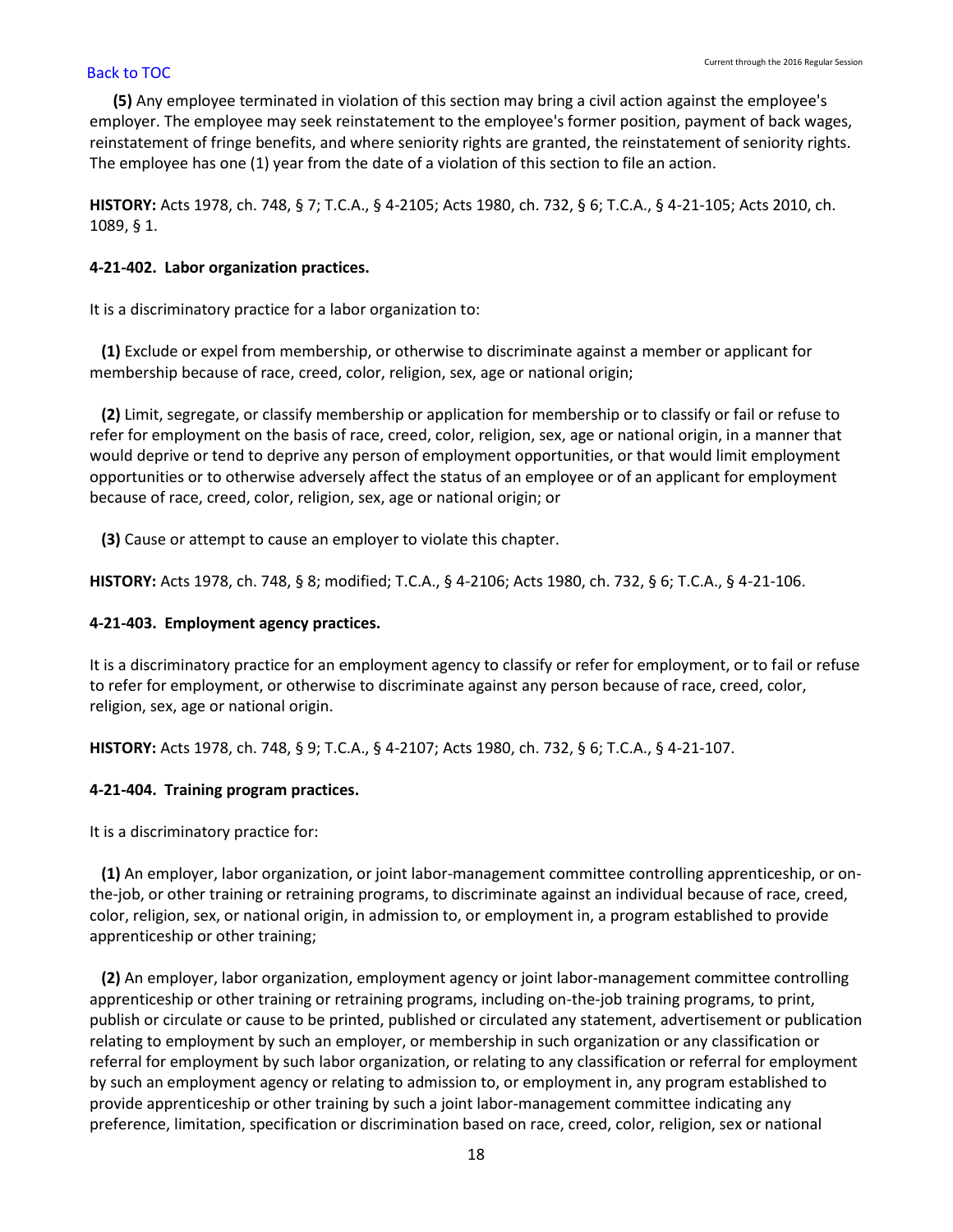origin; except that such advertisement or publication may indicate preference, limitation or specification based on religion or sex when religion or sex is a bona fide occupational qualification for employment.

**HISTORY:** Acts 1978, ch. 748, § 10; T.C.A., § 4-2108; Acts 1980, ch. 732, §§ 7, 8; 1983, ch. 44, § 1; T.C.A., § 4-21- 108.

# <span id="page-20-0"></span>**4-21-405. Religious groups exempted.**

This chapter shall not apply to religious corporations, associations, educational institutions, or societies, with respect to the employment of individuals of a particular religion to perform work connected with the carrying on by the corporation, association, educational institution, or society, of its religious activities.

**HISTORY:** Acts 1978, ch. 748, § 11; T.C.A., §§ 4-2109, 4-21-109.

# <span id="page-20-1"></span>**4-21-406. Religion or sex as bona fide occupational qualifications -- Affirmative action plans.**

**(a)** It is not a discriminatory practice for:

- **(1)** An employer to employ employees;
- **(2)** An employment agency to classify, or refer for employment any individual;

**(3)** A labor organization to classify its members or to classify or refer for employment any individual; or

 **(4)** An employer, labor organization, or joint training or retraining programs to admit or employ any individual in any such program;

on the basis of religion or sex in those certain instances where religion or sex is a bona fide occupational qualification reasonably necessary to the normal operation of that particular business or enterprise.

**(b)** It is not a discriminatory practice for a person subject to this chapter to adopt and carry out a plan to fill vacancies or hire new employees so as to eliminate or reduce imbalance with respect to race, creed, color, religion, sex, age or national origin, if the plan has been filed with the commission and the commission has not disapproved the plan.

**HISTORY:** Acts 1978, ch. 748, § 12; T.C.A., § 4-2110; Acts 1980, ch. 732, § 9; T.C.A., § 4-21-110.

# <span id="page-20-2"></span>**4-21-407. Age discrimination.**

**(a)** It is not unlawful for an employer, employment agency or labor organization to:

 **(1)** Discriminate in employment on the basis of age where age is a bona fide occupational qualification reasonably necessary to the normal operation of the particular business, or where the differentiation is based on reasonable factors other than age; or

 **(2)** Observe the terms of a bona fide seniority system or any bona fide employee benefit plan, such as a retirement, pension or insurance plan, that is not a subterfuge to evade the purposes of this chapter, except that no such employee benefit plan shall excuse the failure to hire any individual, and no such seniority system or employee benefit plan shall require or permit the involuntary retirement of any individual specified by § 4- 21-101(b) because of the age of such individual, unless otherwise provided by law.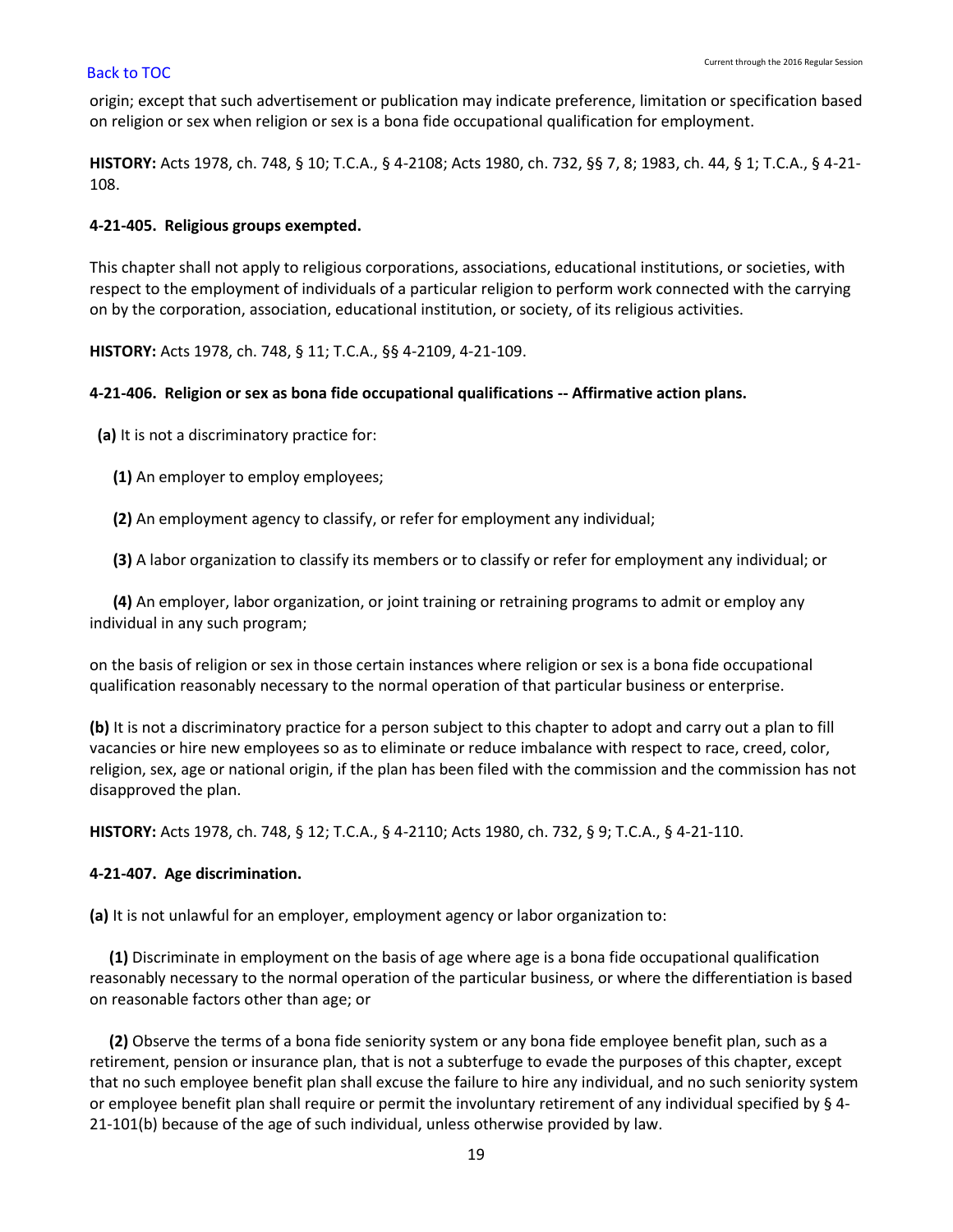**(b)** The prohibitions imposed by this chapter relating to age discrimination in employment shall be limited to individuals who are at least forty (40) years of age.

**(c)** Notwithstanding any other provisions of this chapter relating to age discrimination in employment, it is not unlawful for an employer, employment agency or labor organization subject to the other provisions of this chapter to observe the terms of a bona fide seniority system or any bona fide employee benefit plan, such as a retirement, pension or insurance plan, that is not a subterfuge to evade the purposes of this chapter, except that no such employee benefit plan shall excuse the failure to hire any individual, and no such seniority system or employee benefit plan shall require or permit the involuntary retirement of any individual covered by this chapter because of the age of such individual.

**(d)** Nothing in this chapter relating to age discrimination shall be construed to prohibit compulsory retirement of any employee who has attained sixty-five (65) years of age and who, for the two-year period immediately before retirement, is employed in a bona fide executive or a high policymaking position, if such employee is entitled to an immediate nonforfeitable annual retirement benefit from a pension, profit-sharing, savings or deferred compensation plan, or any combination of such plans, of the employer of such employee, that equals, in the aggregate, at least forty-four thousand dollars (\$44,000).

**(e) (1)** It is not unlawful for an employer subject to this chapter to fail or refuse to hire or to discharge any individual because of such individual's age if such action is taken:

 **(A)** With respect to the employment of an individual as a firefighter or a law enforcement officer and the individual has attained the age of hiring or retirement in effect under applicable state or local law on March 3, 1983; and

 **(B)** Pursuant to a bona fide hiring or retirement plan that is not a subterfuge to evade the purposes of this chapter.

**(2)** For the purposes of this part, unless the context otherwise requires:

 **(A)** "Firefighter" means an employee, the duties of whose position are primarily to perform work directly connected with the control and extinguishment of fires or the maintenance and use of firefighting apparatus and equipment, including an employee engaged in this activity who is transferred to a supervisory or administrative position; and

 **(B)** "Law enforcement officer" means an employee, the duties of whose position are primarily the investigation, apprehension or detention of individuals suspected or convicted of offenses against state criminal laws, including an employee engaged in this activity who is transferred to a supervisory or administrative position. For the purposes of this subdivision (e)(2)(B), "detention" includes the duties of employees assigned to guard individuals incarcerated in any penal institution.

 **(3)** This subsection (e) shall not apply with respect to any cause of action arising under the Age Discrimination in Employment Act of 1967, compiled in 29 U.S.C. § 621 et seq., as in effect before January 1, 1987.

**HISTORY:** Acts 1980, ch. 732, §§ 10, 11; T.C.A., §§ 4-21-125, 4-21-126; Acts 1988, ch. 714, §§ 1-5; 1992, ch. 1027, § 18.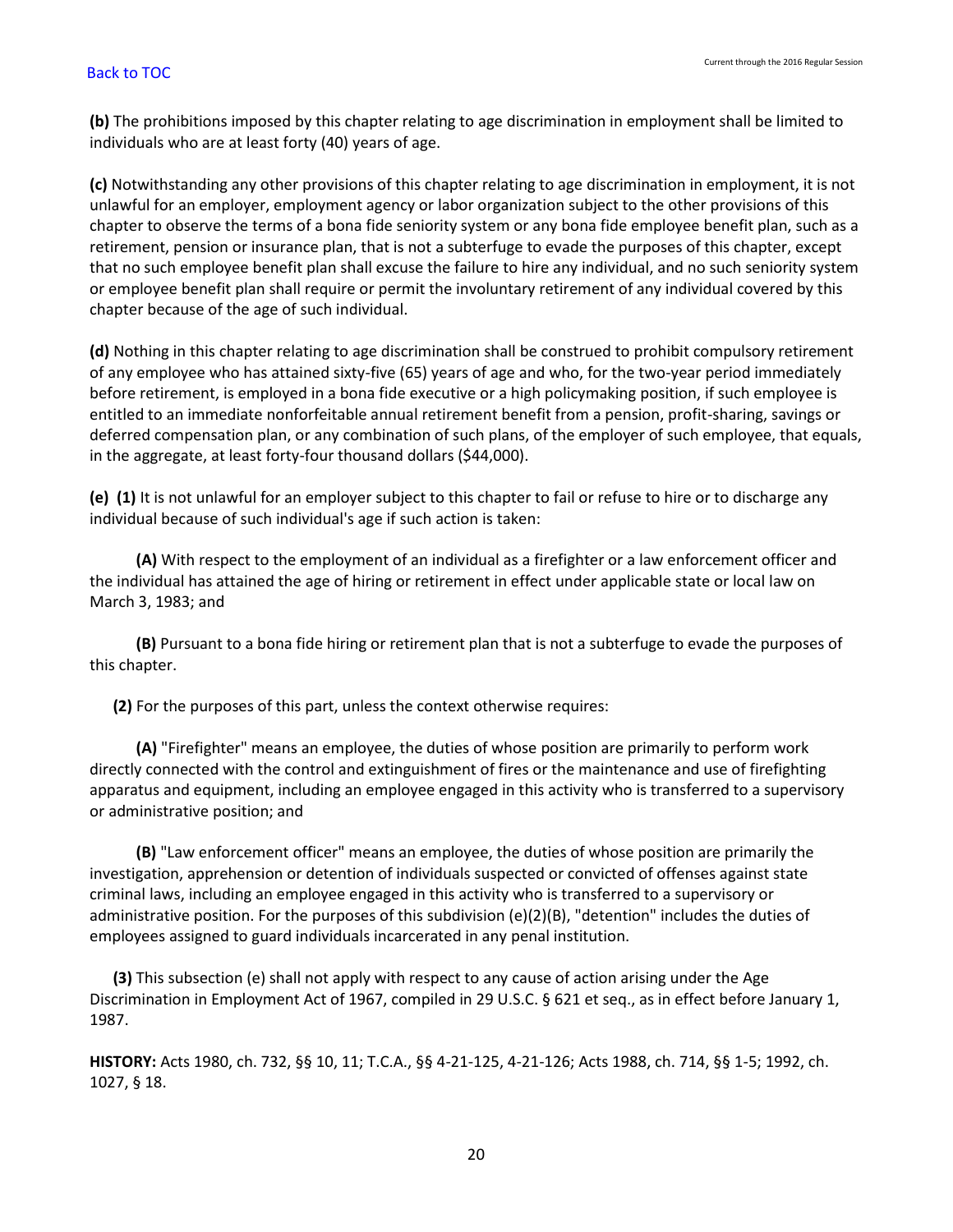### <span id="page-22-0"></span>**4-21-408. Leave for adoption, pregnancy, childbirth and nursing an infant.**

**(a)** Employees who have been employed by the same employer for at least twelve (12) consecutive months as full-time employees, as determined by the employer at the job site or location, may be absent from such employment for a period not to exceed four (4) months for adoption, pregnancy, childbirth and nursing an infant, where applicable, referred to as "leave" in this section. With regard to adoption, the four-month period shall begin at the time an employee receives custody of the child.

**(b) (1)** Employees who give at least three (3) months' advance notice to their employer of their anticipated date of departure for such leave, their length of leave, and their intention to return to full-time employment after leave, shall be restored to their previous or similar positions with the same status, pay, length of service credit and seniority, wherever applicable, as of the date of their leave.

 **(2)** Employees who are prevented from giving three (3) months' advance notice because of a medical emergency that necessitates that leave begin earlier than originally anticipated shall not forfeit their rights and benefits under this section solely because of their failure to give three (3) months' advance notice.

 **(3)** Employees who are prevented from giving three (3) months' advance notice because the notice of adoption was received less than three (3) months in advance shall not forfeit their rights and benefits under this section solely because of their failure to give three (3) month's advance notice.

**(c) (1)** Leave may be with or without pay at the discretion of the employer. Such leave shall not affect the employees' right to receive vacation time, sick leave, bonuses, advancement, seniority, length of service credit, benefits, plans or programs for which the employees were eligible at the date of their leave, and any other benefits or rights of their employment incident to the employees' employment position; provided, that the employer need not provide for the cost of any benefits, plans or programs during the period of such leave, unless such employer so provides for all employees on leaves of absence.

 **(2)** If an employee's job position is so unique that the employer cannot, after reasonable efforts, fill that position temporarily, then the employer shall not be liable under this section for failure to reinstate the employee at the end of the leave period.

 **(3)** The purpose of this section is to provide leave time to employees for adoption, pregnancy, childbirth and nursing the infant, where applicable; therefore, if an employer finds that the employee has utilized the period of leave to actively pursue other employment opportunities or if the employer finds that the employee has worked part time or full time for another employer during the period of leave, then the employer shall not be liable under this section for failure to reinstate the employee at the end of the leave.

 **(4)** Whenever the employer shall determine that the employee will not be reinstated at the end of the leave because the employee's position cannot be filled temporarily or because the employee has used the leave to pursue employment opportunities or to work for another employer, the employer shall so notify the employee.

**(d)** Nothing contained within this section shall be construed to:

 **(1)** Affect any bargaining agreement or company policy that provides for greater or additional benefits than those required under this section;

 **(2)** Apply to any employer who employs fewer than one hundred (100) full-time employees on a permanent basis at the job site or location; or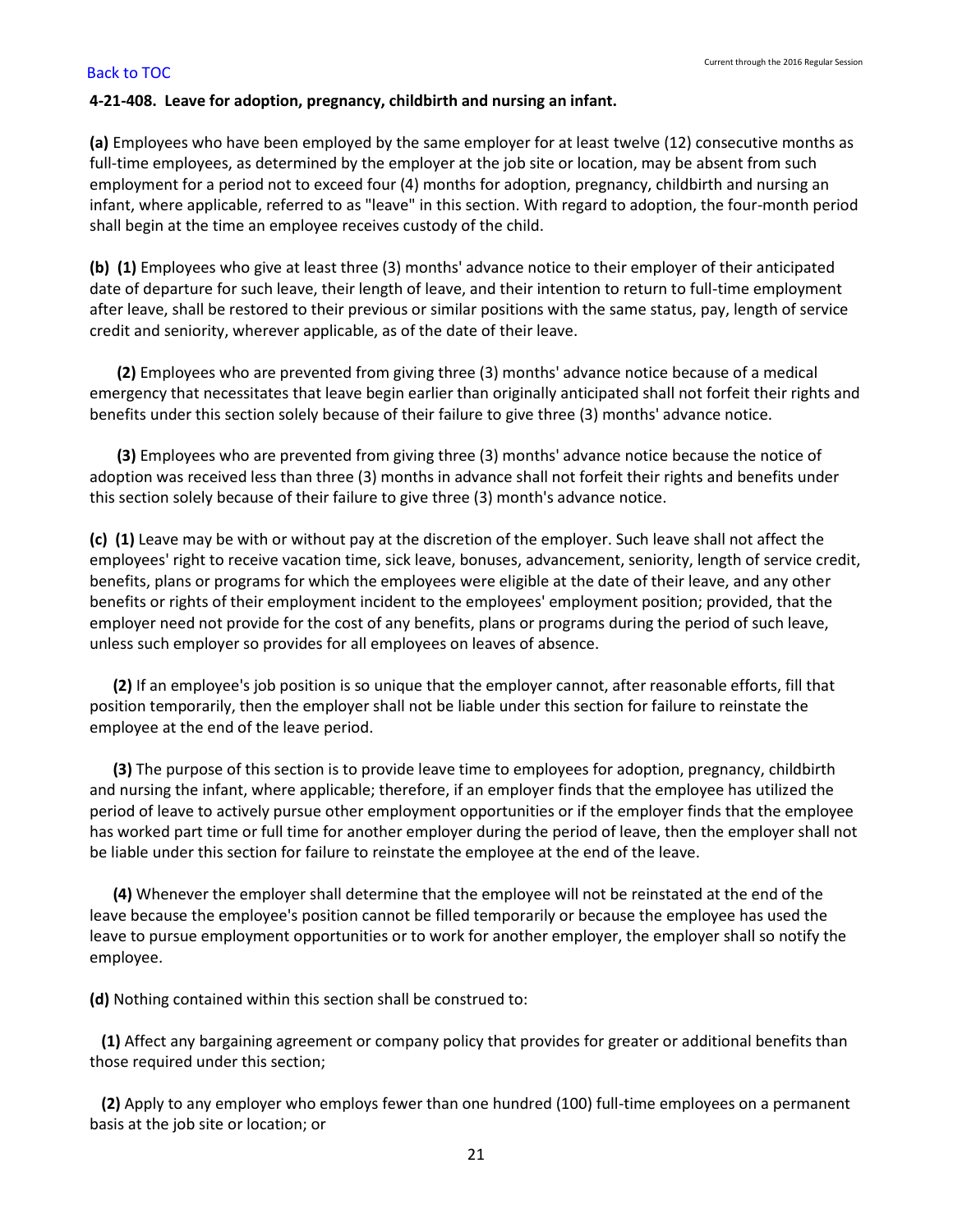**(3)** Diminish or restrict the rights of teachers to leave pursuant to title 49, chapter 5, part 7, or to return or to be reinstated after leave.

**(e)** This section shall be included in the next employee handbook published by the employer after May 27, 2005.

**HISTORY:** Acts 1987, ch. 373, § 1; T.C.A., §§ 50-1-501 -- 50-1-505; Acts 1988, ch. 607, §§ 1-3; 1991, ch. 430, § 1; 2005, ch. 224, § 1.

# **PART 5 DISCRIMINATION IN PUBLIC ACCOMMODATIONS**

# <span id="page-23-0"></span>**4-21-501. Discrimination prohibited.**

Except as otherwise provided in this chapter, it is a discriminatory practice for a person to deny an individual the full and equal enjoyment of the goods, services, facilities, privileges, advantages and accommodations of a place of public accommodation, resort or amusement, as defined in this chapter, on the grounds of race, creed, color, religion, sex, age or national origin.

**HISTORY:** Acts 1978, ch. 748, § 13; T.C.A., § 4-2111; Acts 1980, ch. 732, § 9; T.C.A., § 4-21-111.

# <span id="page-23-1"></span>**4-21-502. Advertisement indicating discriminatory policy.**

It is a discriminatory practice for a person, directly or indirectly, to publish, circulate, issue, display or mail or cause to be published, circulated, issued, displayed or mailed a written, printed, oral or visual communication, notice or advertisement that indicates that the goods, services, facilities, privileges, advantages and accommodations or a place of public accommodation, resort or amusement will be refused, withheld from or denied an individual on account of the individual's race, creed, color, religion, sex or national origin; or that the patronage of, or presence at, a place of public accommodation, resort or amusement, of an individual on account of the individual's race, creed, color, religion, sex, age or national origin is objectionable, unwelcome, unacceptable or undesirable.

**HISTORY:** Acts 1978, ch. 748, § 14; T.C.A., § 4-2112; Acts 1980, ch. 732, § 9; T.C.A., § 4-21-112.

# <span id="page-23-2"></span>**4-21-503. Segregation on basis of sex.**

Nothing in this part shall prohibit segregation on the basis of sex of bathrooms, health clubs, rooms for sleeping or changing clothes, or other places of public accommodation the commission specifically exempts on the basis of bona fide considerations of public policy.

**HISTORY:** Acts 1978, ch. 748, § 15; T.C.A., §§ 4-2113, 4-21-113.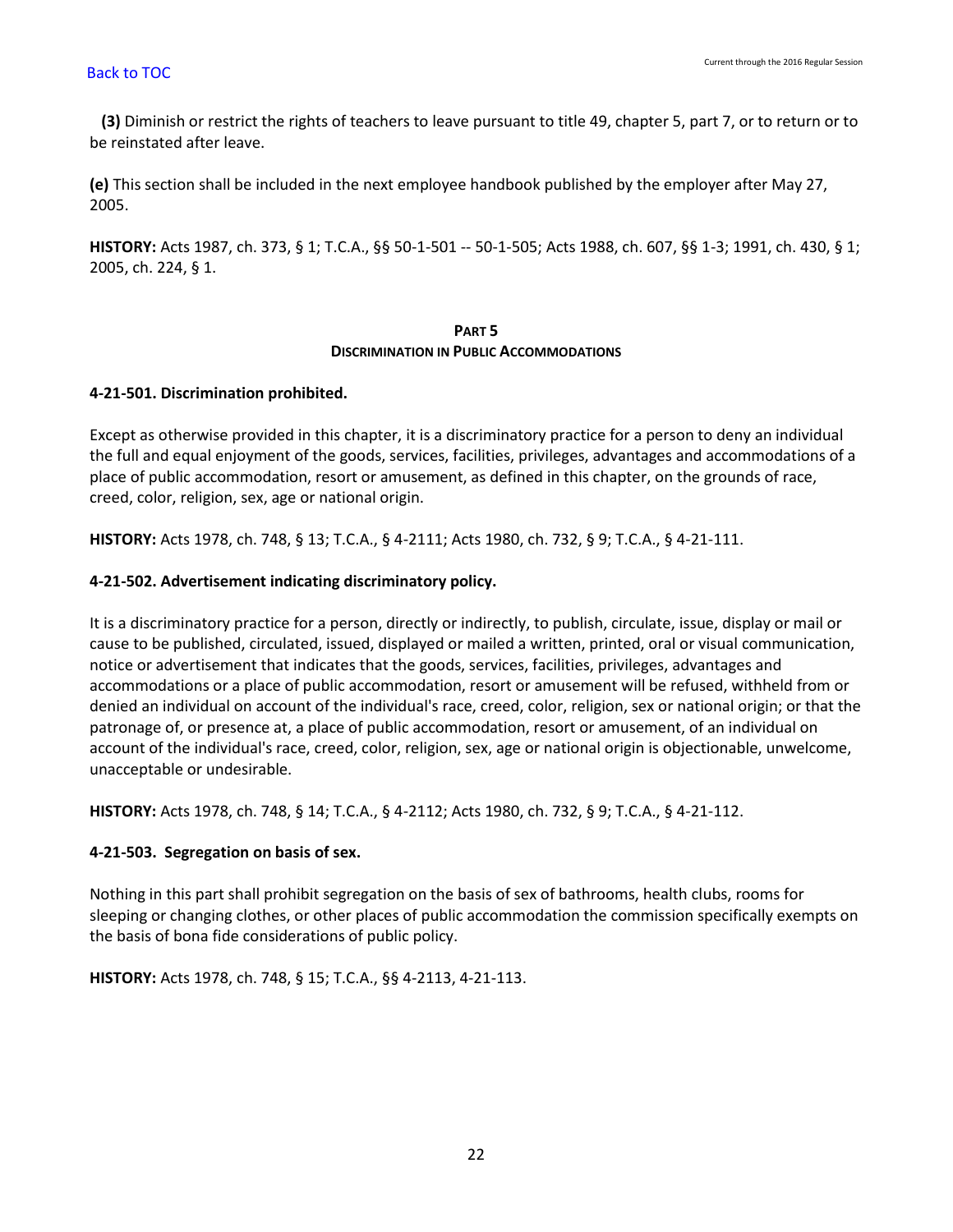### **PART 6 DISCRIMINATION IN HOUSING AND FINANCING**

## <span id="page-24-0"></span>**4-21-601. Discriminatory housing practices generally.**

**(a)** It is a discriminatory practice for any person because of race, color, creed, religion, sex, disability, familial status or national origin, to:

 **(1)** Refuse to sell or rent after the making of a bona fide offer, or to refuse to negotiate for the sale or rental of, or otherwise make unavailable or deny, real property or a housing accommodation to a person;

 **(2)** Discriminate against any person in the terms, conditions, or privileges of sale or rental of real property or a housing accommodation, or in the provision of services or facilities in connection therewith;

 **(3)** Refuse to receive or transmit a bona fide offer to purchase, rent or lease real property or a housing accommodation from a person;

 **(4)** Represent to a person that real property or a housing accommodation is not available for inspection, sale, rental or lease when in fact it is so available, or to refuse to permit a person to inspect real property or a housing accommodation;

 **(5)** Make, print, publish, circulate, post or mail or cause to be made, printed, published, circulated, posted or mailed a notice, statement, advertisement or sign, or use a form of application for the purchase, rental or lease of real property or a housing accommodation, or make a record of inquiry in connection with the prospective purchase, rental or lease of real property or a housing accommodation, that indicates, directly or indirectly, a limitation, specification or discrimination as to race, color, creed, religion, sex, disability, familial status or national origin or an intent to make such a limitation, specification or discrimination;

 **(6)** Offer, solicit, accept, use or retain a listing of real property or a housing accommodation for sale, rental or lease with the understanding that a person may be discriminated against in the sale, rental or lease of that real property or housing accommodation or in the furnishing of facilities or services in connection therewith; or

 **(7)** Deny any person access to, or membership or participation in, any multiple-listing services, real estate brokers' organization or other service, organization or facility relating to the business of selling or renting dwellings, or to discriminate against such person in the terms or conditions of such access, membership or participation.

**(b) (1)** It is a discriminatory practice for any person to:

 **(A)** Discriminate in the sale or rental of, or otherwise make unavailable or deny, a dwelling to any buyer or renter because of a disability of:

- **(i)** The buyer or renter;
- **(ii)** A person residing in or intending to reside in the dwelling after it is so sold, rented or made available; or
- **(iii)** Any person associated with the buyer or renter; or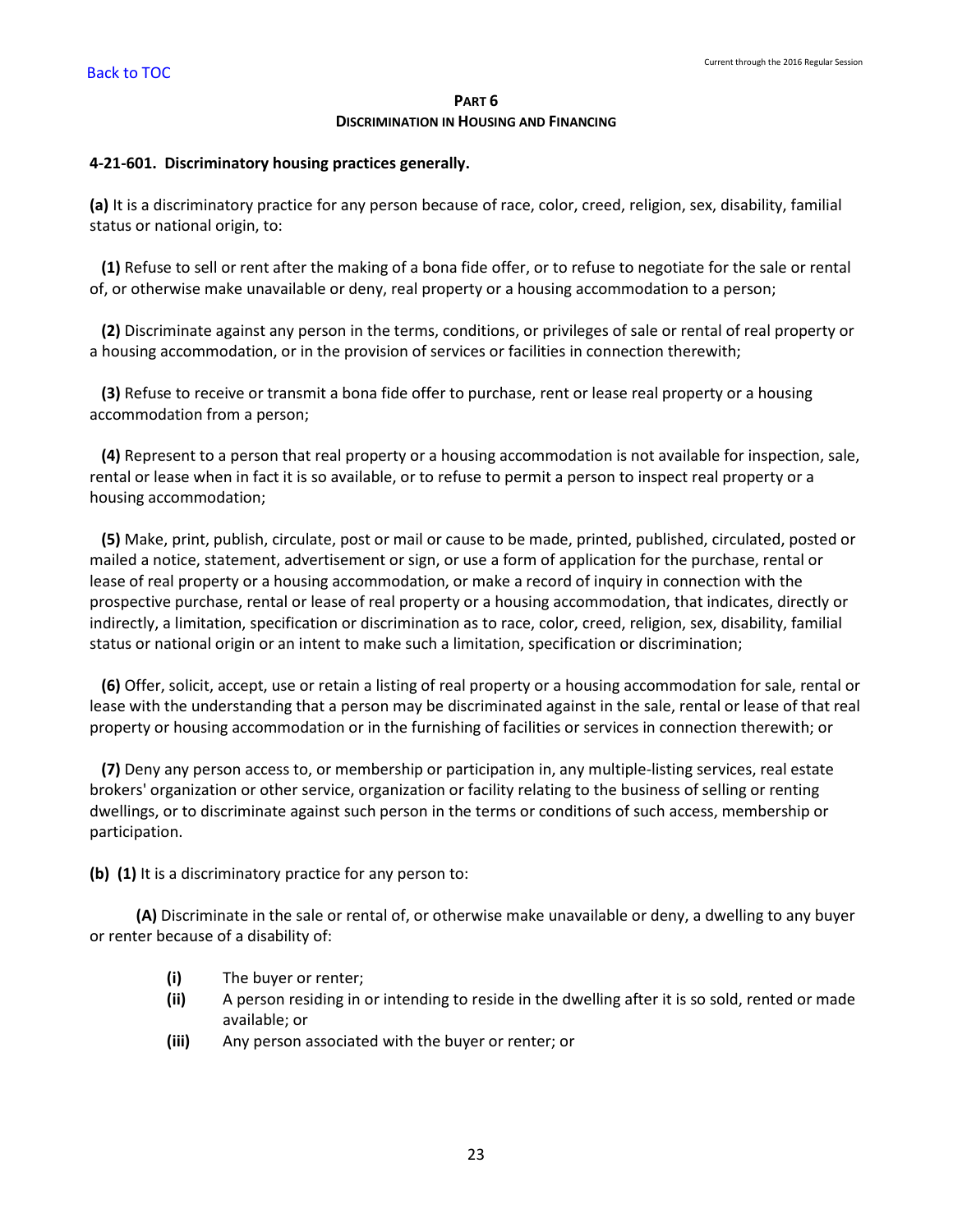**(B)** Discriminate against any person in the terms, conditions or privileges of sale or rental of a dwelling, or in the provision of services or facilities in connection with such dwelling, because of a disability of:

- **(i)** The person;
- **(ii)** A person residing in or intending to reside in the dwelling after it is so sold, rented or made available; or
- **(iii)** Any person associated with the person.

**(2)** For purposes of this subsection (b), "discriminate" includes:

 **(A)** Refusing to permit, at the expense of the disabled person, reasonable modifications of existing premises occupied or to be occupied by such person if such modifications may be necessary to afford such person full enjoyment of the premises; except that, in the case of a rental, no modification need be permitted unless the renter first agrees to restore the interior of the premises to the condition that existed before the modification, reasonable wear and tear excepted, unless previously negotiated with the landlord;

 **(B)** Refusing to make reasonable accommodations in rules, policies, practices or services, when such accommodations may be necessary to afford such person equal opportunity to use and enjoy a dwelling; or

 **(C)** In connection with the design and construction of covered multifamily dwellings for first occupancy after March 13, 1991, failing to design and construct those dwellings in such a manner that:

 **(i)** The dwellings have at least one (1) building entrance on an accessible route, unless it is impractical to do so because of terrain or unusual site characteristics; or

**(ii)** With respect to dwellings with a building entrance on an accessible route:

 **(a)** The public use and common use portions of such dwellings are readily accessible to and usable by disabled persons;

 **(b)** All the doors designed to allow passage into and within all premises within such dwellings are sufficiently wide to allow passage by disabled persons in wheelchairs; and

**(c)** All premises within such dwellings contain the following features of adaptive design:

- **(1)** An accessible route into and through the dwelling;
- **(2)** Light switches, electrical outlets, thermostats and other environmental controls in accessible locations;
- **(3)** Reinforcements in bathroom walls to allow later installation of grab bars; and
- **(4)** Usable kitchens and bathrooms, such that an individual in a wheelchair can maneuver about the space.

 **(3)** Compliance with the appropriate requirements of the American National Standard for buildings and facilities providing accessibility and usability for physically disabled people (commonly cited as "ANSI A117.1") suffices to satisfy the requirements of subdivision (b)(2)(C)(ii).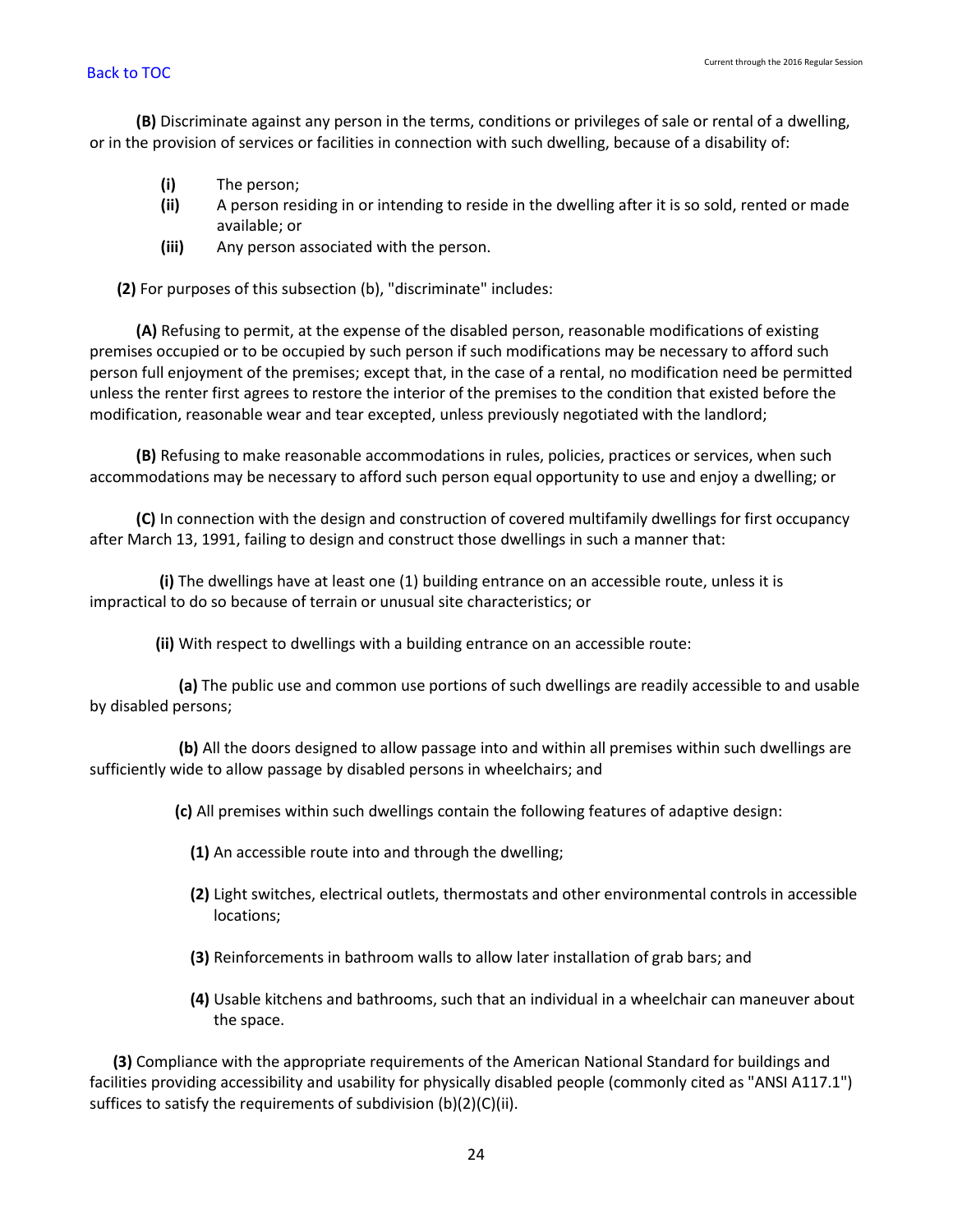**(4)** As used in this subsection (b), "covered multifamily dwellings" means:

**(A)** Buildings consisting of four (4) or more units if such buildings have one (1) or more elevators; and

**(B)** Ground floor units in other buildings consisting of four (4) or more units.

 **(5)** Nothing in this subsection (b) requires that a dwelling be made available to an individual whose tenancy would constitute a direct threat to the health or safety of other individuals or whose tenancy would result in substantial physical damage to the property of others.

**(c)** It is a discriminatory practice for a person in the business of insuring against hazards to refuse to enter into, or discriminate in the terms, conditions, or privileges of, a contract of insurance against hazards to a housing accommodation or real property because of the race, color, creed, religion, sex or national origin of the person owning, or residing in or near the housing accommodations or real property.

**(d)** It is a discriminatory practice for a person to coerce, intimidate, threaten or interfere with any person in the exercise or enjoyment of, or on account of such person's having exercised or enjoyed, or on account of such person's having aided or encouraged any other person in the exercise or enjoyment of, any right granted or protected by this chapter.

**(e)** This section may also be enforced by appropriate civil action.

**HISTORY:** Acts 1984, ch. 1007, § 4; T.C.A., § 4-21-127; Acts 1990, ch. 937, §§ 2, 3; 1992, ch. 1027, §§ 10, 11; 2008, ch. 706, §§ 1, 2.

### <span id="page-26-0"></span>**4-21-602. Exemption from housing provisions.**

**(a)** Nothing in § 4-21-601 shall apply to:

 **(1)** The rental of housing accommodations in a building that contains housing accommodations for not more than two (2) families living independently of each other, if the owner or a member of the owner's family resides in one (1) of the housing accommodations;

 **(2)** The rental of one (1) room or one (1) rooming unit in a housing accommodation by an individual if such individual or a member of such individual's family resides therein, or, as regards to sex, rooms or rental units where the tenants would be required to share a common bath;

 **(3)** A religious organization, association, or society, or any nonprofit institution or organization operated, supervised or controlled by or in conjunction with a religious organization, association, or society, that limits the sale, rental or occupancy of dwellings that it owns or operates for other than a commercial purpose to persons of the same religion, or that gives preference to such persons, unless membership in such religion is restricted on account of race, color, or national origin; or

 **(4)** As regards to sex, the rental of housing accommodations of single-sex dormitory rental properties, including, but not limited to, those dormitories operated by higher educational institutions.

**(b)** Nothing in this chapter shall require a real estate operator to negotiate with any individual who has not shown evidence of financial ability to consummate the purchase or rental of a housing accommodation.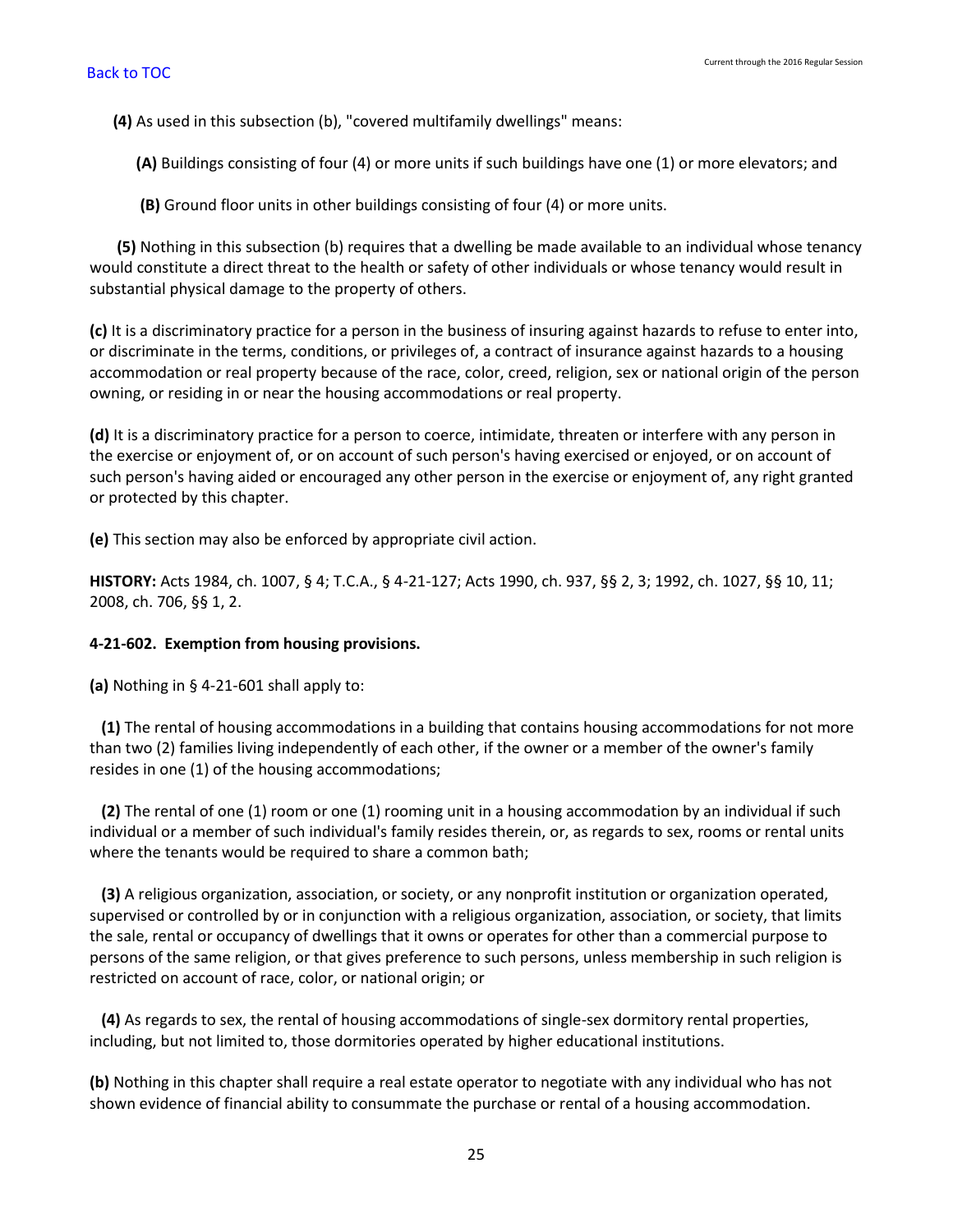**(c)** Nothing in subsection (a) shall prohibit the use of attorneys, escrow agents, abstractors, title companies and other such professional assistance as necessary to perfect or transfer the title.

**(d) (1)** Nothing in this part limits the applicability of any reasonable local, state or federal restrictions regarding the maximum number of occupants permitted to occupy a dwelling. Nor does any provision in this part regarding familial status apply with respect to dwellings provided under any state or federal program specifically designed and operated to assist elderly persons, as defined in the state or federal program, or to housing for older persons.

 **(2)** As used in this subsection (d), "housing for older persons" means housing communities consisting of dwellings:

 **(A) (i)** Intended for, and at least ninety percent (90%) occupied by, at least one (1) person fifty-five (55) years of age or older per unit;

 **(ii)** Providing significant facilities and services specifically designed to meet the physical or social needs of such persons; and

 **(iii)** Publishing and adhering to policies and procedures that demonstrate an intent by the owner or manager to provide housing for persons fifty-five (55) years of age or older;

**(B)** Intended for and occupied solely by persons sixty-two (62) years of age or older.

 **(3)** Nothing in this part prohibits conduct against a person because such person has been convicted by any court of competent jurisdiction of the illegal manufacture or distribution of a controlled substance as defined in § 102 of the Controlled Substances Act, codified in 21 U.S.C. § 802, or controlled substance or controlled substance analogue, as defined in the Tennessee Drug Control Act, compiled in title 39, chapter 17, part 4.

**HISTORY:** Acts 1984, ch. 1007, § 5; T.C.A., § 4-21-128; Acts 1990, ch. 937, § 4; 1992, ch. 1027, §§ 12-15; 2012, ch. 848, § 3.

# <span id="page-27-0"></span>**4-21-603. Blockbusting.**

It is a discriminatory practice for a real estate operator, a real estate broker, a real estate salesperson, a financial institution, an employee of any of these, or any other person, for the purpose of inducing a real estate transaction from which such person may benefit financially to:

 **(1)** Represent that a change has occurred or will or may occur in the composition with respect to race, color, creed, religion, sex, disability, familial status or national origin of the owners or occupants in the block, neighborhood or area in which the real property is located; or

 **(2)** Represent that this change will or may result in the lowering of property values, an increase in criminal or antisocial behavior, or a decline in the quality of schools in the block, neighborhood or area in which the real property is located.

**HISTORY:** Acts 1984, ch. 1007, § 6; T.C.A., § 4-21-129; Acts 1992, ch. 1027, § 16; 2008, ch. 706, § 1.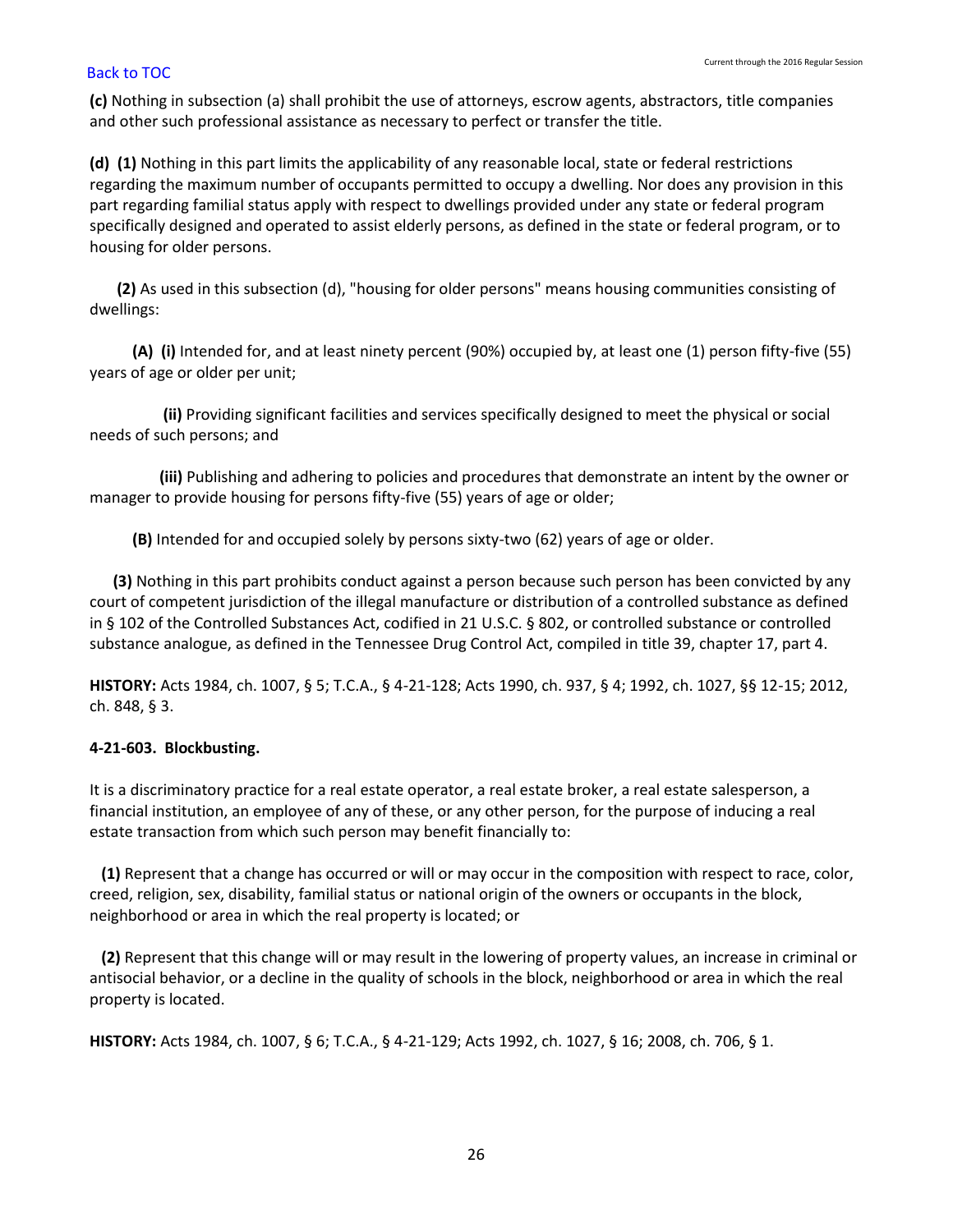## <span id="page-28-0"></span>**4-21-604. Restrictive covenants and conditions.**

**(a)** Every provision in an oral agreement or a written instrument relating to real property that purports to forbid or restrict the conveyance, encumbrance, occupancy or lease thereof to individuals of a specified race, color, creed, religion, sex or national origin is void.

**(b)** Every condition, restriction or prohibition, including a right of entry or possibility of reverter, that directly or indirectly limits the use or occupancy of real property on the basis of race, color, creed, religion, sex or national origin is void, except a limitation of use on the basis of religion of real property held by a religious institution or organization or by a religious or charitable organization operated, supervised, or controlled by a religious institution or organization, and used for religious or charitable purposes.

**(c)** It is a discriminatory practice to insert in a written instrument relating to real property a provision that is void under this section or to honor or attempt to honor such a provision in the chain of title.

**HISTORY:** Acts 1984, ch. 1007, § 7; T.C.A., § 4-21-130.

## <span id="page-28-1"></span>**4-21-605. Agency no defense in proceeding.**

It shall be no defense to a violation of this chapter by a real estate operator, real estate broker, real estate salesperson, financial institution, or other person subject to this chapter that the violation was requested, sought or otherwise procured by a person not subject to this chapter.

**HISTORY:** Acts 1984, ch. 1007, § 8; T.C.A., § 4-21-131.

### <span id="page-28-2"></span>**4-21-606. Residential real estate-related transactions.**

**(a)** It is an unlawful practice for any person or other entity whose business includes engaging in residential real estate-related transactions to discriminate against any person in making available such transaction, or in the terms and conditions of such transaction, because of race, color, creed, religion, sex, disability, familial status or national origin.

**(b)** As used in this section, "residential real estate-related transaction" means:

- **(1)** The making or purchasing of loans or providing financial assistance:
	- **(A)** For purchasing, constructing, improving, repairing, or maintaining a dwelling;
	- **(B)** Where the security is residential real estate; or
- **(2)** The selling, brokering, or appraising of residential real estate.

**HISTORY:** Acts 1984, ch. 1007, § 9; T.C.A., § 4-21-132; Acts 1992, ch. 1027, § 17; 2008, ch. 706, § 1.

### <span id="page-28-3"></span>**4-21-607. Violations by real estate brokers or salespersons -- Notice to real estate commission.**

Where a real estate broker or a real estate salesperson has failed to comply with any order issued by the commission or has been found to have committed a discriminatory housing practice in violation of § 4-21-601 or § 4-21-603, the commission shall notify in writing the real estate commission of the failure to comply or the violation.

**HISTORY:** Acts 1984, ch. 1007, § 10; T.C.A., § 4-21-133.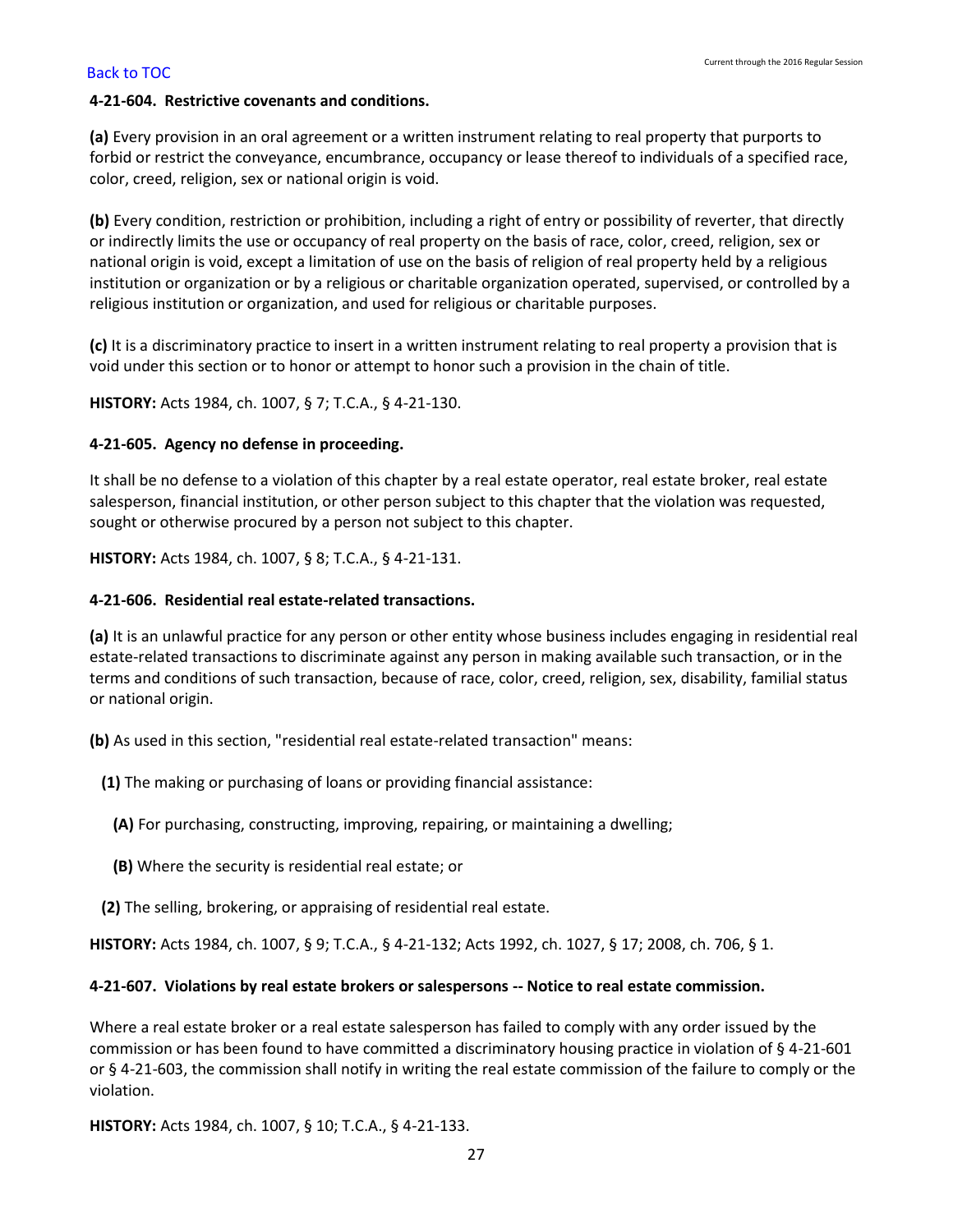## **PART 7 MALICIOUS HARASSMENT**

## <span id="page-29-0"></span>**4-21-701. Creation of civil action -- Damages.**

**(a)** There is hereby created a civil cause of action for malicious harassment.

**(b)** A person may be liable to the victim of malicious harassment for both special and general damages, including, but not limited to, damages for emotional distress, reasonable attorney's fees and costs, and punitive damages.

**HISTORY:** Acts 1990, ch. 908, § 1; 1996, ch. 675, § 8.

## <span id="page-29-1"></span>**4-21-702. Alternative remedies preserved.**

The remedy for malicious harassment provided in this part shall be in addition to, and shall not preclude victims from seeking, other remedies, criminal or civil, otherwise available under the law.

**HISTORY:** Acts 1990, ch. 908, § 1.

## **PART 8 CIVIL RIGHTS ACT OF 1990**

## <span id="page-29-2"></span>**4-21-801. Short title.**

This part shall be known and may be cited as the "Civil Rights Act of 1990."

**HISTORY:** Acts 1990, ch. 1053, § 1.

### <span id="page-29-3"></span>**4-21-802. State activities and expenditures prohibited.**

**(a)** No state official, employee or agency shall sponsor or organize a meeting or other activity, the purpose of which is related to state business, including any athletic competition, in an establishment or facility that does not afford full membership rights and privileges to a person because of sex, race, creed, color, religion, ancestry, national origin or disability.

**(b)** No state funds shall be expended in connection with a meeting or other activity held at an establishment or facility that does not afford full membership rights and privileges to a person because of sex, race, creed, color, religion, ancestry, national origin or disability.

**(c)** No state official, employee or agent shall be reimbursed for dues or other expenses incurred at an establishment or facility that does not afford full membership rights and privileges to a person because of sex, race, creed, color, religion, ancestry, national origin or disability.

**(d)** This section shall not apply to state officials, employees or agents acting in the course of on-going law enforcement, code enforcement or other required investigations and inspections.

**(e)** For the purposes of this section, a "public official" is a person who holds an elected or appointed position in state government.

**HISTORY:** Acts 1990, ch. 1053, § 2.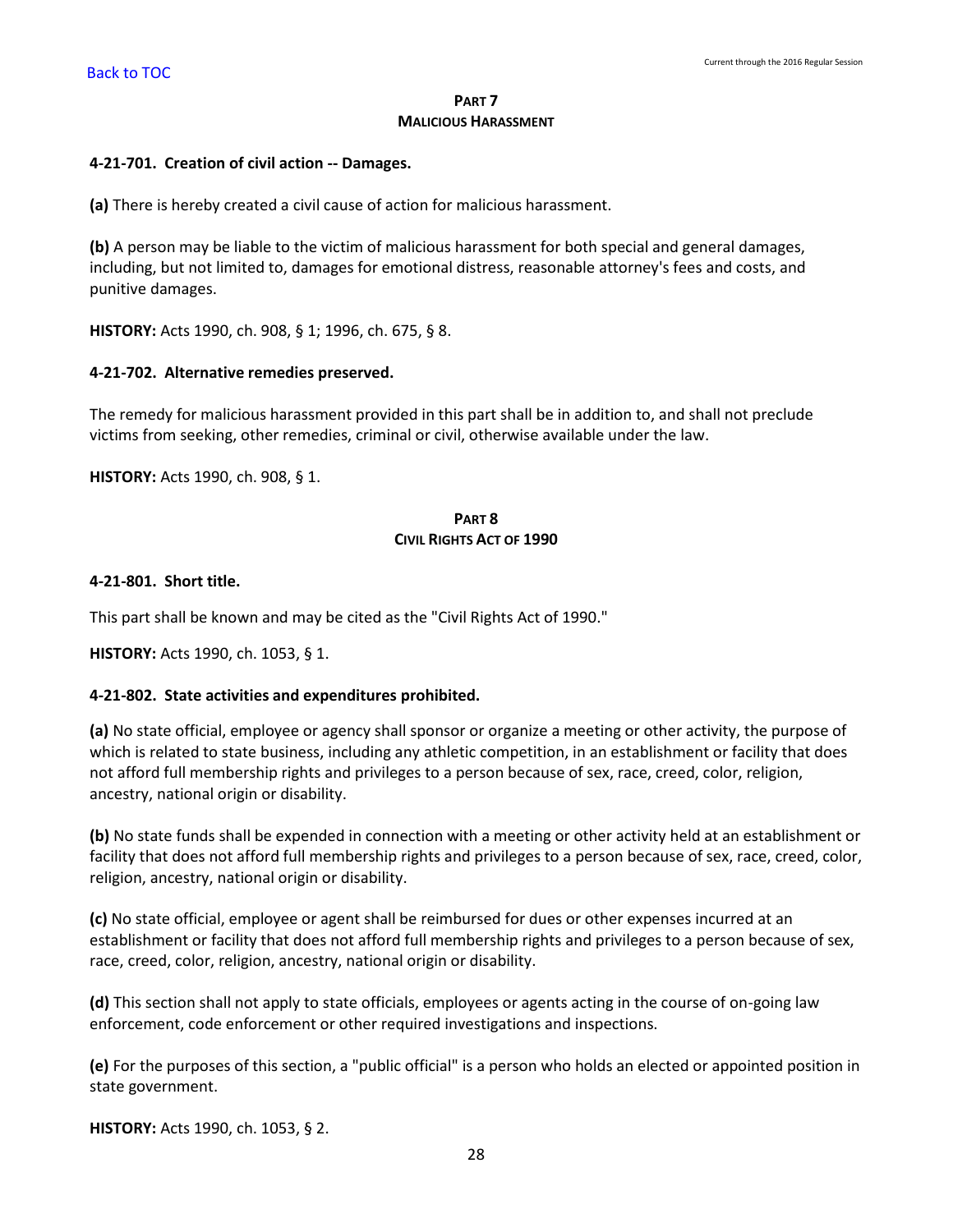### <span id="page-30-0"></span>**4-21-803. Commercial agreements with the state -- Prohibition -- Required statement.**

**(a)** No state official, employee or agent shall enter into a commercial agreement on behalf of the state with a club that denies to a person entry, use of facilities or membership, or unreasonably prevents the full enjoyment of such club on the basis of sex, race, creed, color, religion, ancestry, national origin or disability.

**(b)** Prior to entering into a commercial agreement with the state, a club must file a statement, verified by the president or chief executive officer of the club, that it does not deny a person entry, use of facilities or membership or unreasonably prevent the full enjoyment of such club on the basis of sex, race, creed, color, religion, ancestry, national origin or disability.

**HISTORY:** Acts 1990, ch. 1053, § 3.

# <span id="page-30-1"></span>**4-21-804. Higher education adjunct organizations -- Provision of discriminatory club membership prohibited.**

No adjunct organization, including, but not limited to, booster groups, of a state university, community college or institution of higher learning shall enter into a contract on behalf of, or purchase membership for, an employee of such university, college or institution of higher learning to a club that denies to a person entry, use of facilities or membership, or unreasonably prevents the full enjoyment of such club on the basis of sex, race, creed, color, religion, ancestry, national origin or disability.

**HISTORY:** Acts 1990, ch. 1053, § 4.

## <span id="page-30-2"></span>**4-21-805. Enforcement.**

**(a) (1)** The state of Tennessee or a person who is discriminated against in violation of this part may enforce this part by means of a civil action.

 **(2)** A person found to violate any of this part is liable for the actual damages caused by such violation and such other amount as may be determined by a jury or a court sitting without a jury, but in no case less than two hundred fifty dollars (\$250), plus, in addition thereto, reasonable attorney's fees and court costs as may be determined by the court.

**(b) (1)** A person who commits an act or engages in any pattern and practice of discrimination in violation of this part may be enjoined therefrom by a court of competent jurisdiction.

 **(2)** An action for injunction under this subsection (b) may be brought by a person who is discriminated against in violation of this part by the state, or by a person or entity that will fairly and adequately represent the interests of the protected class.

**(c)** Nothing in this part shall preclude any person from seeking any other remedies, penalties or procedures provided by law. No criminal penalties shall attach for a violation of this part.

**HISTORY:** Acts 1990, ch. 1053, § 5.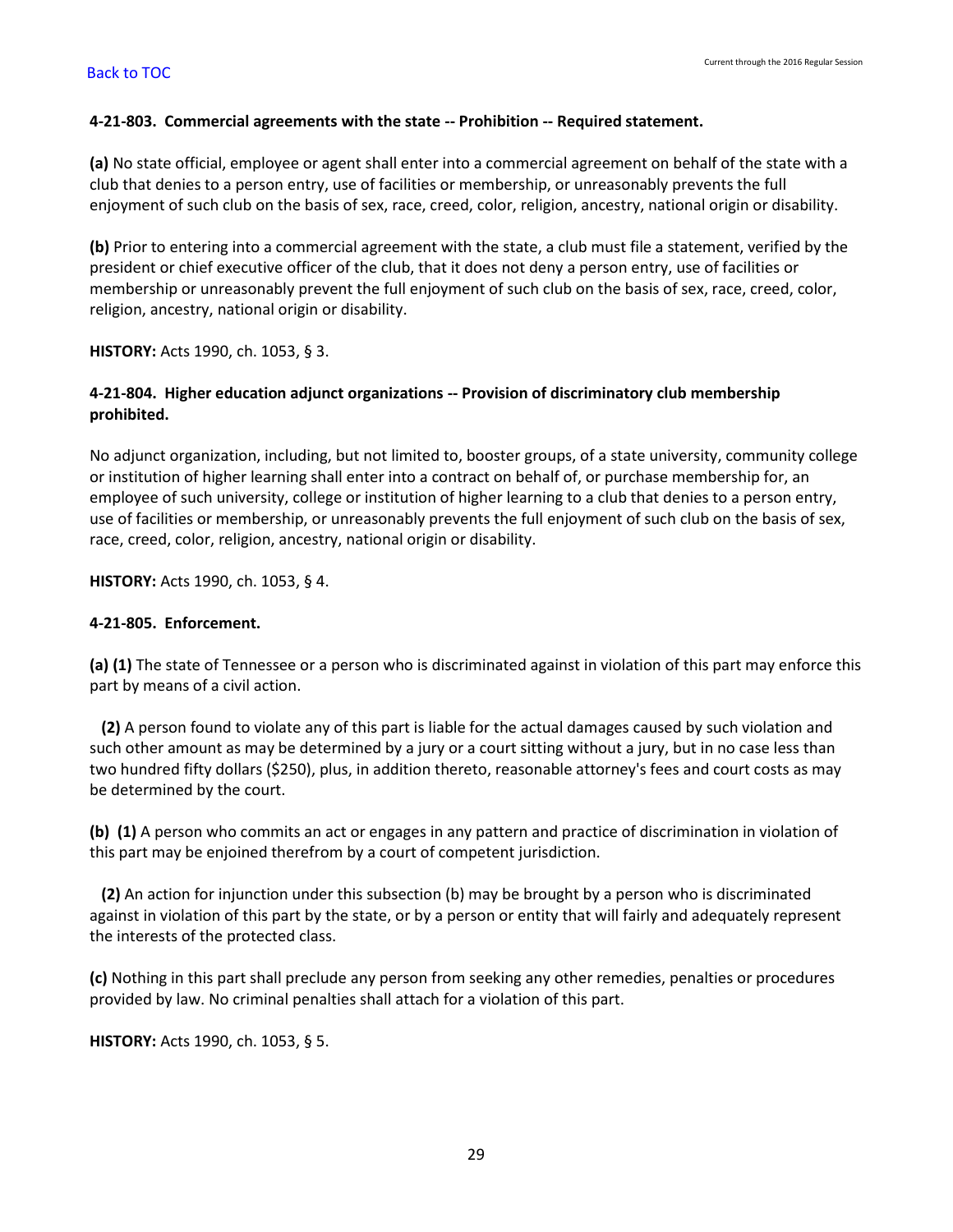## <span id="page-31-0"></span>**4-21-806. Exemption -- Religious organizations.**

**(a)** Nothing in this part shall be construed to prohibit a religious organization or any organization operating solely for religious, charitable, educational or social welfare purposes from restricting membership or facilities to persons of the same religious faith, where necessary to promote the religious principles under which it was established and is currently maintained.

**(b)** This exemption applies only to organizations whose primary purpose is to serve members of a particular religion.

**HISTORY:** Acts 1990, ch. 1053, § 6.

# **PART 9 TITLE VI IMPLEMENTATION PLANS**

## <span id="page-31-1"></span>**4-21-901. Development of plan -- Annual reports.**

Each state governmental entity subject to the requirements of Title VI of the Civil Rights Act of 1964, 42 U.S.C. § 2000d et seq., and regulations promulgated pursuant thereto, shall develop a Title VI implementation plan with participation by protected beneficiaries as may be required by such law or regulations. To the extent applicable, such plan shall include Title VI implementation plans of any subrecipients of federal funds through the state entity. Each such state governmental entity shall submit annual Title VI compliance reports and implementation plan updates to the human rights commission pursuant to § 4-21-203.

**HISTORY:** Acts 1993, ch. 502, § 1; 2007, ch. 97, § 1; 2010, ch. 765, § 1.

# <span id="page-31-2"></span>**4-21-902. Federal funding.**

It is the legislative intent that any increased costs incurred by state entities as a result of this section shall, to the extent legally available, be paid from federal funds available therefor.

**HISTORY:** Acts 1993, ch. 502, § 1.

<span id="page-31-3"></span>**4-21-903. [Obsolete.]**

# <span id="page-31-4"></span>**4-21-904. Discrimination by funded programs prohibited.**

It is a discriminatory practice for any state agency receiving federal funds making it subject to Title VI of the Civil Rights Act of 1964, compiled in 42 U.S.C. § 2000d et seq., or for any person receiving such federal funds from a state agency, to exclude a person from participation in, deny benefits to a person, or to subject a person to discrimination under any program or activity receiving such funds, on the basis of race, color, or national origin.

**HISTORY:** Acts 1995, ch. 381, § 1.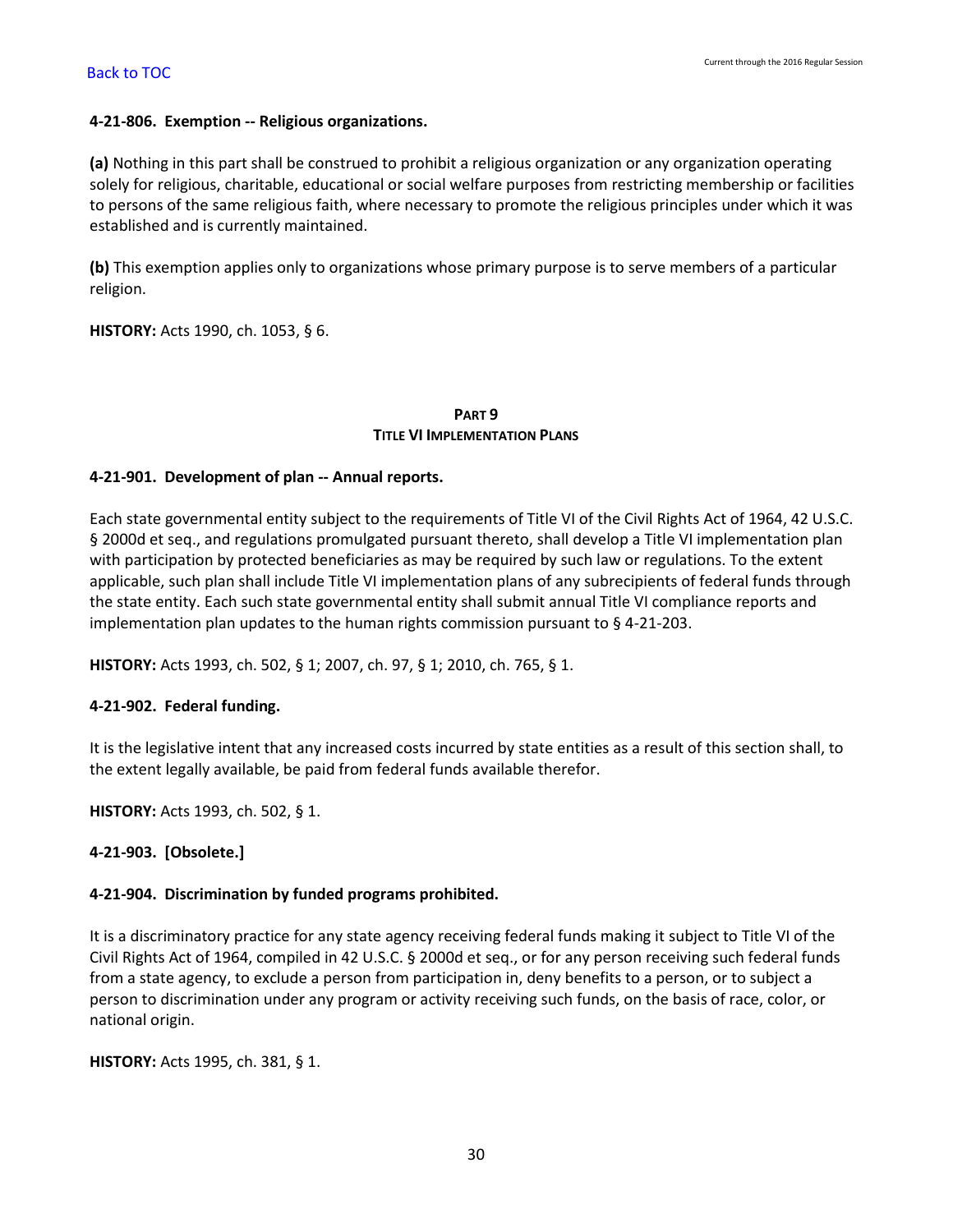## <span id="page-32-0"></span>**4-21-905. Filing a complaint.**

**(a)** Any person claiming to be aggrieved by a discriminatory practice under this part may file a complaint with the state department, agency or entity receiving the funds within one hundred eighty (180) days of the occurrence of the alleged discriminatory act. Any such complaint filed with a state department, agency or entity is subject to review by the Title VI compliance commission for applicability under Title VI of the Civil Rights Act of 1964, compiled in 42 U.S.C. § 2000d et seq.

**(b)** Any person claiming to be aggrieved by a discriminatory practice under this part may also file a complaint with the Title VI compliance commission, in the same manner established in § 4-21-302, for other discriminatory practices. If such a complaint is filed with the Title VI compliance commission pursuant to this section, then the commission shall exercise the same powers and shall observe the same procedures as are set forth in part 3 of this chapter for the human rights commission when complaints of other discriminatory practices are filed with the commission pursuant to § 4-21-302.

**HISTORY:** Acts 1995, ch. 381, § 1; 2003, ch. 218, § 1.

# **PART 10 TENNESSEE ANTI-SLAPP ACT OF 1997**

## <span id="page-32-1"></span>**4-21-1001. Short title.**

This part shall be known and may be cited as the "Tennessee Anti-Slapp Act of 1997."

**HISTORY:** Acts 1997, ch. 403, § 1.

# <span id="page-32-2"></span>**4-21-1002. Legislative intent and findings.**

**(a)** It is the intent of the general assembly to provide protection for individuals who make good faith reports of wrongdoing to appropriate governmental bodies. Information provided by citizens concerning potential misdeeds is vital to effective law enforcement and the efficient operation of government.

**(b)** The general assembly finds that the threat of a civil action for damages in the form of a "strategic lawsuit against political participation" (SLAPP), and the possibility of considerable legal costs, can act as a deterrent to citizens who wish to report information to federal, state, or local agencies. SLAPP suits can effectively punish concerned citizens for exercising the constitutional right to speak and petition the government for redress of grievances.

**HISTORY:** Acts 1997, ch. 403, § 2.

# <span id="page-32-3"></span>**4-21-1003. Immunity from SLAPP suits -- Exceptions -- Costs.**

**(a)** Any person who in furtherance of such person's right of free speech or petition under the Tennessee or United States Constitution in connection with a public or governmental issue communicates information regarding another person or entity to any agency of the federal, state or local government regarding a matter of concern to that agency shall be immune from civil liability on claims based upon the communication to the agency.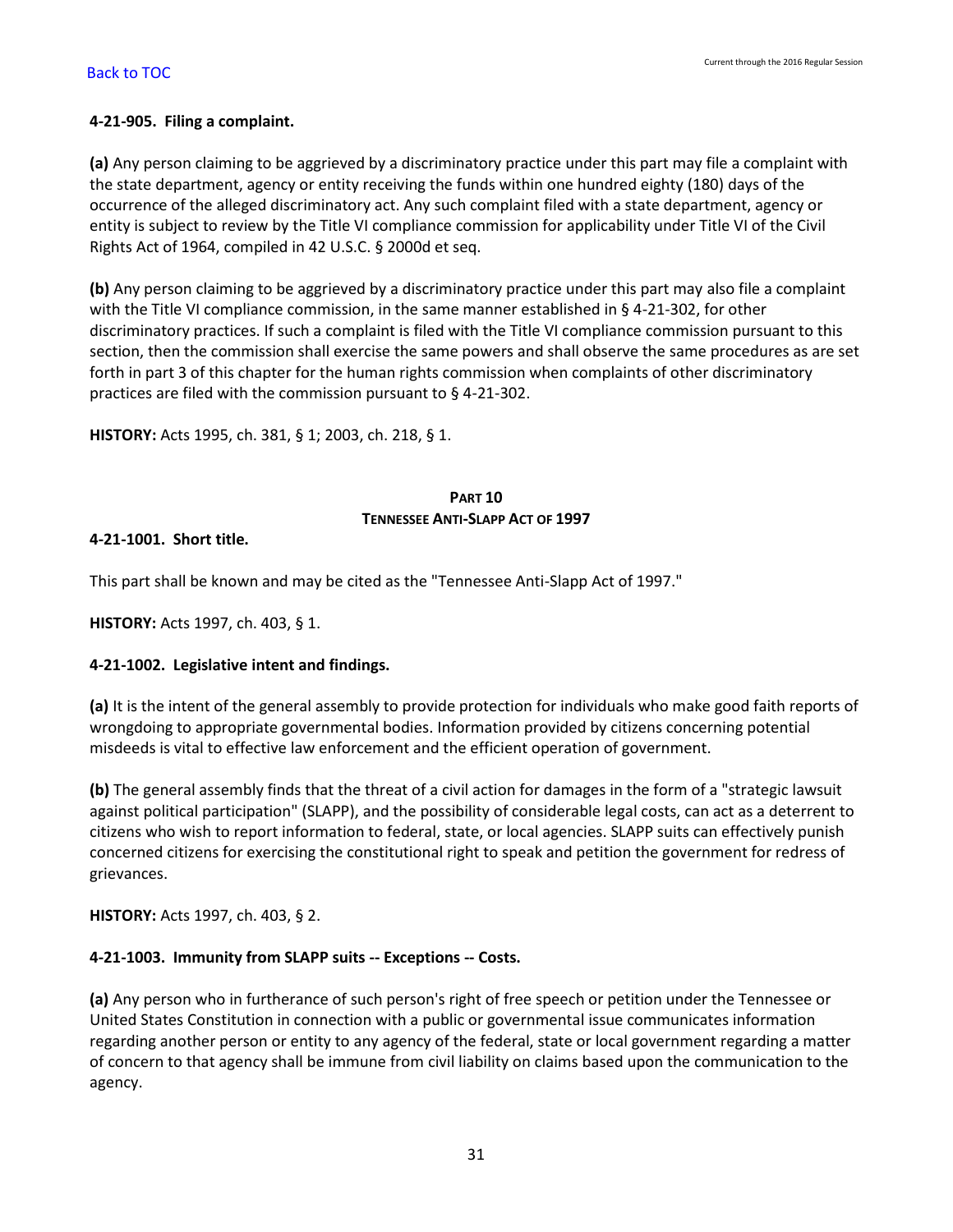**(b)** The immunity conferred by this section shall not attach if the person communicating such information:

**(1)** Knew the information to be false;

**(2)** Communicated information in reckless disregard of its falsity; or

 **(3)** Acted negligently in failing to ascertain the falsity of the information if such information pertains to a person or entity other than a public figure.

**(c)** A person prevailing upon the defense of immunity provided for in this section shall be entitled to recover costs and reasonable attorneys' fees incurred in establishing the defense.

**HISTORY:** Acts 1997, ch. 403, § 3.

# <span id="page-33-0"></span>**4-21-1004. Intervention by agency or attorney general and reporter.**

**(a)** In order to protect the free flow of information from citizens to their government, an agency receiving a complaint or information under § 4-21-1003 may intervene and defend against any suit precipitated by the communication to the agency. In the event that a local government agency does not intervene in and defend against a suit arising from any communication protected under this part, the office of the attorney general and reporter may intervene in and defend against the suit.

**(b)** An agency prevailing upon the defense of immunity provided for in § 4-21-1003 shall be entitled to recover costs and reasonable attorneys' fees incurred in establishing the defense. If the agency fails to establish such defense, the party bringing such action shall be entitled to recover from the agency costs and reasonable attorneys' fees incurred in proving the defense inapplicable or invalid.

**HISTORY:** Acts 1997, ch. 403, § 4.